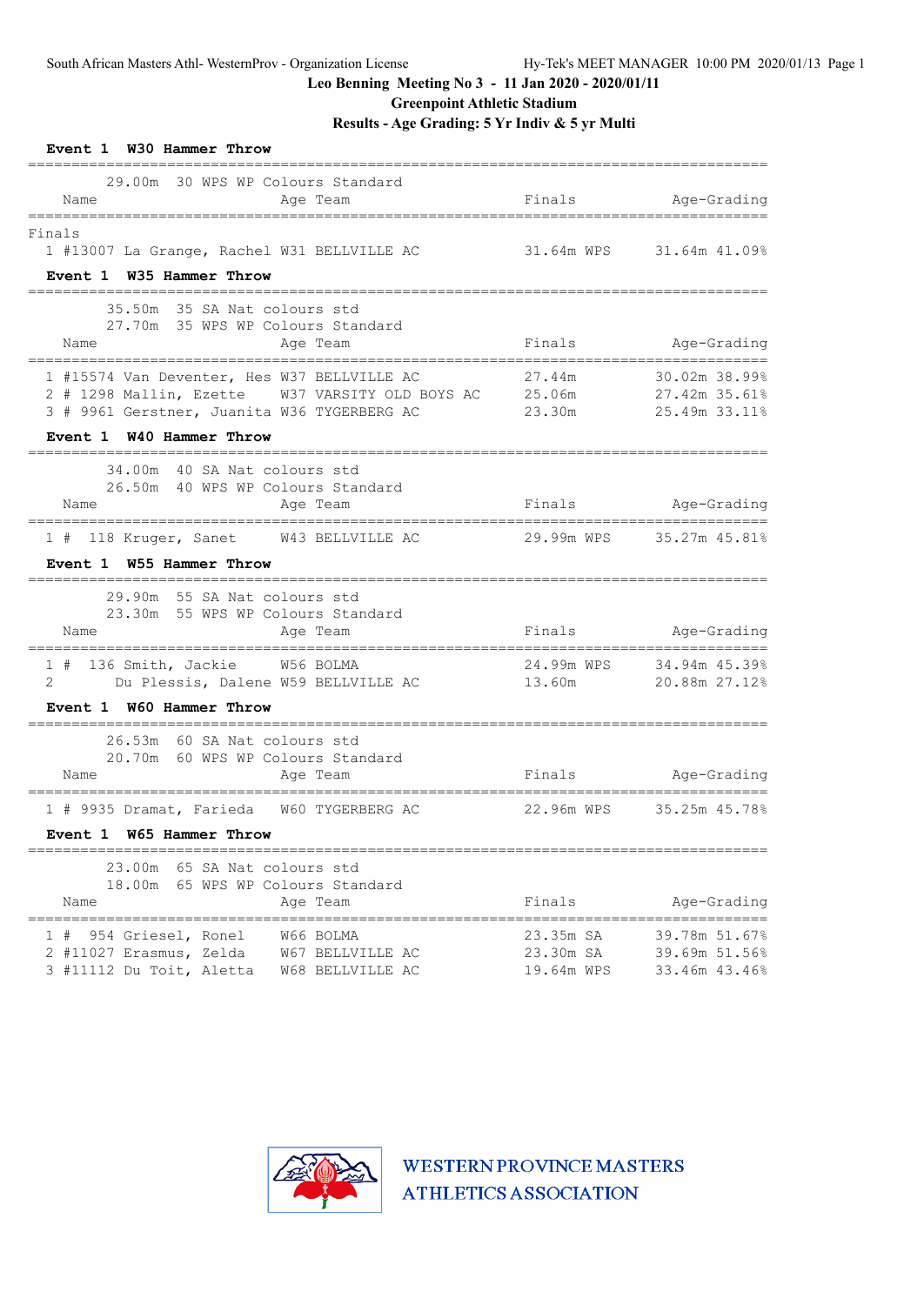**Greenpoint Athletic Stadium**

**Results - Age Grading: 5 Yr Indiv & 5 yr Multi**

| Event 1 W70 Hammer Throw                                                                                                                                |                                |                                                   |
|---------------------------------------------------------------------------------------------------------------------------------------------------------|--------------------------------|---------------------------------------------------|
| 20.00m<br>70 SA Nat colours std<br>15.60m 70 WPS WP Colours Standard<br>Name<br>Age Team<br>=================================<br>---------------------- | Finals                         | Age-Grading                                       |
| 1 #11111 Grobbelaar, Elize W74 BELLVILLE AC<br>Event 2 M30 Hammer Throw                                                                                 |                                | 20.33m SA 38.95m 50.58%                           |
| 36.00m 30 WPS WP Colours Standard<br>Name<br>Age Team                                                                                                   | Finals                         | Age-Grading                                       |
| 1 #16794 Theron, Barend M31 LWANDLE ATH CLUB<br>Event 2 M35 Hammer Throw<br>_____________<br>-------------------------                                  | 31.47m<br>-------------------- | 31.47m 36.28%                                     |
| 45.00m 35 SA Nat colours std<br>35.00m 35 WPS WP Colours Standard<br>Name<br>Aqe Team                                                                   | Finals                         | Age-Grading                                       |
| 1 # 4342 Wiener, Shukri M38 PINELANDS AC<br>Event 2 M40 Hammer Throw<br>---------------<br>------------------------                                     | 34.31m                         | 35.33m 40.74%                                     |
| 44.00m 40 SA Nat colours std<br>34.20m 40 WPS WP Colours Standard<br>Age Team<br>Name                                                                   | Finals                         | Age-Grading                                       |
| 1 # 8890 Van der Westhuize M42 NEW ZEALAND<br>2 #15412 Van der Westhuize M42 BELLVILLE AC<br>3 #13375 Juries, Chubasco M44 ITHEKO AC                    | 50.85m SA<br>28.91m<br>13.16m  | 1 57.21m 65.96%<br>32.52m 37.50%<br>14.80m 17.07% |
| Event 2 M50 Hammer Throw<br>-------------------------------                                                                                             |                                |                                                   |
| 43.84m 50 SA Nat colours std<br>34.40m 50 WPS WP Colours Standard<br>Age Team<br>Name                                                                   |                                | Finals Age-Grading                                |
| 1 #16793 Van der Walt, Ste M51 LWANDLE ATH CLUB<br>2 # 2142 Isaacs, Duncan M51 NEDBANK WP                                                               | 12.60m                         | 19.81m 23.50m 27.10%<br>14.94m 17.23%             |
| Event 2 M55 Hammer Throw                                                                                                                                |                                |                                                   |
| 42.00m 55 SA Nat colours std<br>32.80m 55 WPS WP Colours Standard<br>Name<br>Age Team                                                                   | Finals                         | Age-Grading                                       |
| ----------------------------------<br>$1$ # 222 Smit, Johan<br>M59 BOLMA                                                                                | 28.11m                         | 36.95m 42.60%                                     |

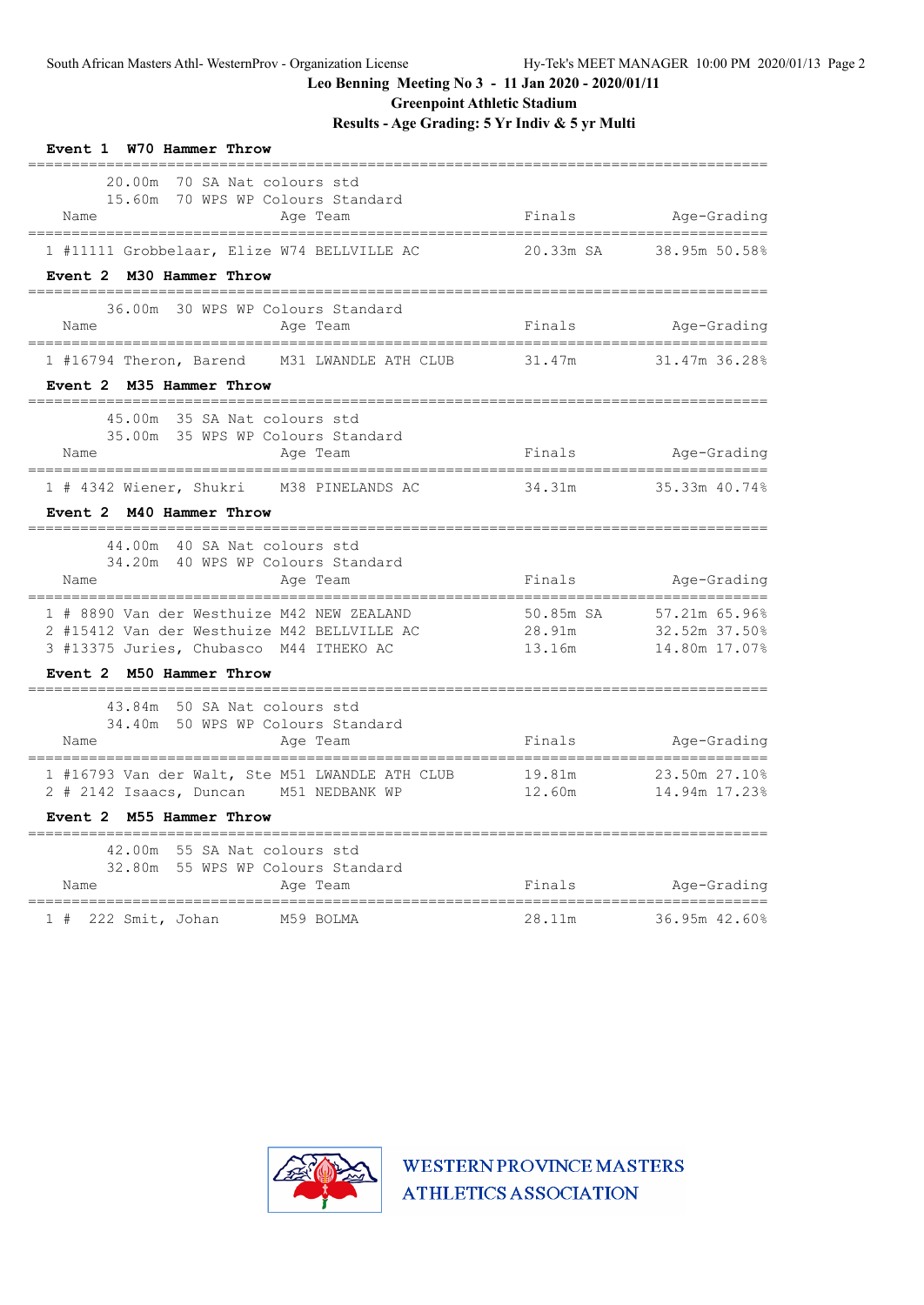**Greenpoint Athletic Stadium**

**Results - Age Grading: 5 Yr Indiv & 5 yr Multi**

| Event 2 M65 Hammer Throw                                                                                                                         |                                      |                                                 |                     |
|--------------------------------------------------------------------------------------------------------------------------------------------------|--------------------------------------|-------------------------------------------------|---------------------|
| 38.00m 65 SA Nat colours std<br>29.60m 65 WPS WP Colours Standard<br>Age Team<br>Name                                                            | Finals                               | Age-Grading                                     |                     |
| 1 # 4166 Wale, Anton M67 PINELANDS AC<br>2 #11028 Erasmus, Nick M69 BELLVILLE AC<br>Event 2 M70 Hammer Throw                                     | 30.20m WPS<br>26.64m                 | 44.26m 51.03%<br>39.04m 45.02%                  |                     |
| 35.00m 70 SA Nat colours std<br>27.30m 70 WPS WP Colours Standard<br>Age Team<br>Name                                                            | Finals Age-Grading                   |                                                 |                     |
| 1 #11029 Hough, Norman<br>M72 BELLVILLE AC                                                                                                       | 37.52m SA 54.49m 62.83%              |                                                 |                     |
| Event 6 M50 100 Short Hurdles                                                                                                                    |                                      |                                                 |                     |
| 16.50 50 SA Nat colours std<br>19.30 50 WPS WP Colours Standard<br>Name<br>Age Team                                                              | Finals                               |                                                 | Wind Age-Grading    |
| 1 # 6869 Russell, Scott M51 CAPE PEN UNIVERS 16.45 SA                                                                                            |                                      |                                                 | $-1.4$ 15.80 81.70% |
| Event 7 M20-29 110 Short Hurdles                                                                                                                 |                                      |                                                 |                     |
| Age Team<br>Name                                                                                                                                 | Finals Wind                          | Aqe-Grading                                     |                     |
| 1 #17513 Elliot, Darren M20 BELLVILLE AC                                                                                                         | $15.56 -3.8$ $15.57 82.978$          |                                                 |                     |
| Event $8$ W15-19 Shot Put                                                                                                                        |                                      |                                                 |                     |
| Age Team<br>Name                                                                                                                                 | Finals Age-Grading                   |                                                 |                     |
| 1 #20106 Jordaan, Zoe W17 BELLVILLE AC                                                                                                           | 10.51m    10.51m    46.44%           |                                                 |                     |
| Event 8 W30 Shot Put                                                                                                                             |                                      |                                                 |                     |
| 8.50m 30 WPS WP Colours Standard<br>Name<br>Age Team                                                                                             | Finals                               | Aqe-Grading                                     |                     |
| 1 #13007 La Grange, Rachel W31 BELLVILLE AC<br>Event 8 W35 Shot Put                                                                              | 10.81m WPS                           | 10.81m 47.77%                                   |                     |
| 10.48m 35 SA Nat colours std<br>8.20m 35 WPS WP Colours Standard<br>Age Team<br>Name                                                             | Finals                               | Age-Grading                                     |                     |
| 1 # 9961 Gerstner, Juanita W36 TYGERBERG AC<br>2 # 1298 Mallin, Ezette<br>W37 VARSITY OLD BOYS AC<br>3 #15574 Van Deventer, Hes W37 BELLVILLE AC | 10.95m SA<br>10.15m WPS<br>9.71m WPS | 11.35m 50.16%<br>10.52m 46.50%<br>10.06m 44.48% |                     |

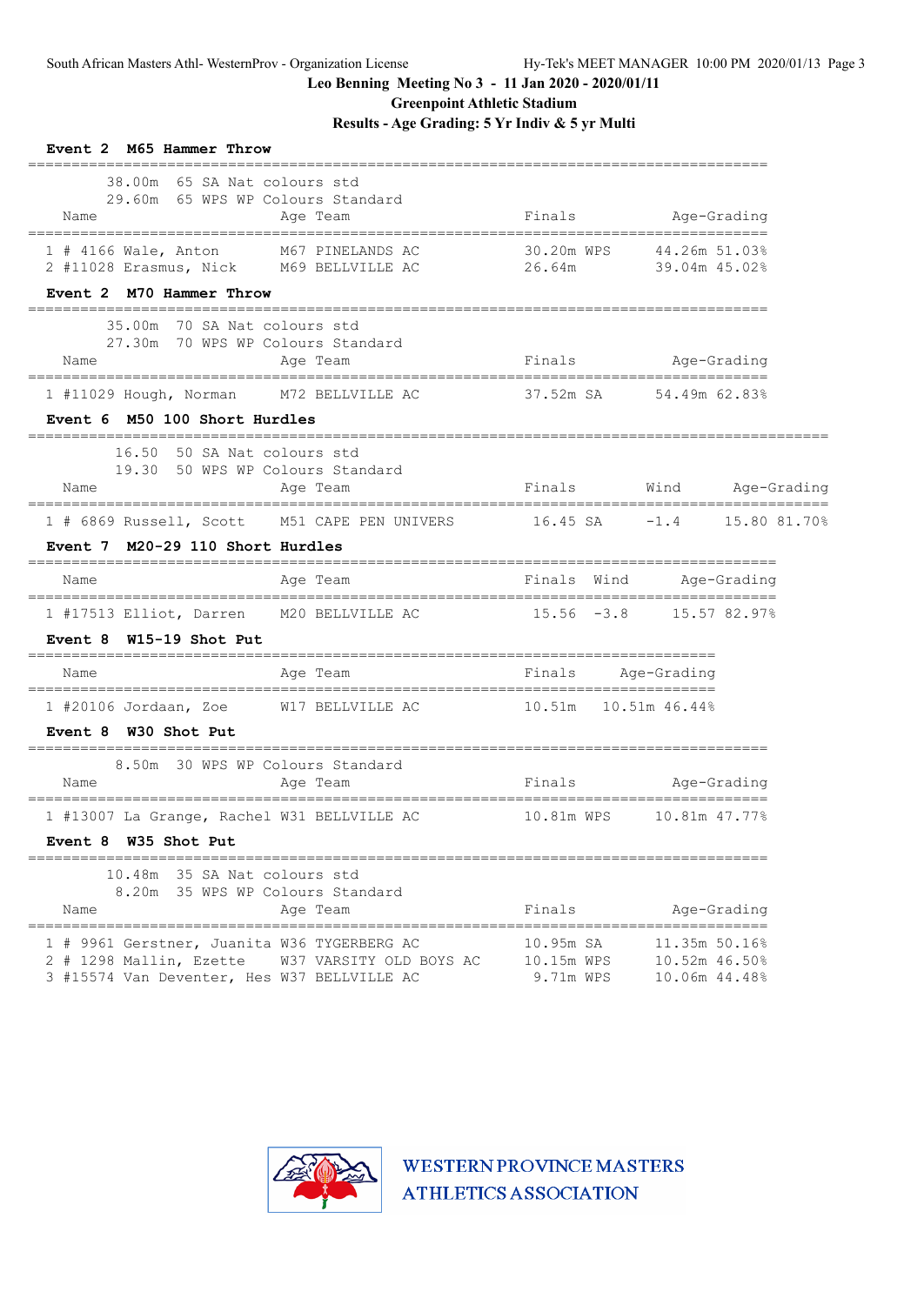**Greenpoint Athletic Stadium**

**Results - Age Grading: 5 Yr Indiv & 5 yr Multi**

| Event 8 W40 Shot Put                                                                                          |                        |                                               |
|---------------------------------------------------------------------------------------------------------------|------------------------|-----------------------------------------------|
| 10.23m 40 SA Nat colours std<br>8.00m 40 WPS WP Colours Standard<br>Name<br>Age Team                          |                        | Finals Age-Grading                            |
| 1 # 8892 Theart, Karin W42 BOLMA<br>2 # 118 Kruger, Sanet W43 BELLVILLE AC<br>Event 8 W55 Shot Put            | 8.68m WPS<br>8.58m WPS | 9.63m 42.57%<br>9.52m 42.08%                  |
| 9.80m 55 SA Nat colours std<br>7.60m 55 WPS WP Colours Standard                                               |                        |                                               |
| Name<br>Age Team                                                                                              |                        | Finals Age-Grading                            |
| 136 Smith, Jackie W56 BOLMA<br>1#<br>2<br>Du Plessis, Dalene W59 BELLVILLE AC                                 | 5.00m                  | 8.52m WPS    11.67m    51.61%<br>6.85m 30.288 |
| Event 8 W60 Shot Put<br>----------------                                                                      |                        |                                               |
| 9.00m 60 SA Nat colours std<br>7.00m 60 WPS WP Colours Standard<br>Age Team<br>Name                           | Finals                 | Age-Grading                                   |
| 1 # 9935 Dramat, Farieda W60 TYGERBERG AC<br>2 # 2559 Rodseth, Lollos W60 DURBANVILLE AC                      |                        | 9.43m SA 14.15m 62.57%                        |
| Event 8 W65 Shot Put<br>--------------------------------                                                      |                        |                                               |
| 8.10m 65 SA Nat colours std<br>6.30m 65 WPS WP Colours Standard<br>Name<br>Age Team                           | Finals                 | Age-Grading                                   |
| 1 # 954 Griesel, Ronel W66 BOLMA                                                                              | 8.44m SA 14.01m 61.92% | ====================                          |
| 2 #11027 Erasmus, Zelda W67 BELLVILLE AC 7.89m WPS 13.09m 57.89%<br>3 #11112 Du Toit, Aletta W68 BELLVILLE AC | 5.86m                  | 9.72m 42.99%                                  |
| Event 9 M30 Shot Put                                                                                          |                        |                                               |
| 11.50m 30 WPS WP Colours Standard<br>Name<br>Age Team                                                         | Finals                 | Age-Grading                                   |
| 1 #16794 Theron, Barend<br>M31 LWANDLE ATH CLUB                                                               | 12.75m WPS             | 12.75m 55.15%                                 |
| Event 9 M35 Shot Put                                                                                          |                        |                                               |
| 14.00m 35 SA Nat colours std<br>10.90m 35 WPS WP Colours Standard<br>Name<br>Age Team                         | Finals                 | Age-Grading                                   |
| 1 # 4342 Wiener, Shukri<br>M38 PINELANDS AC                                                                   | 11.20m WPS             | 11.61m 50.25%                                 |

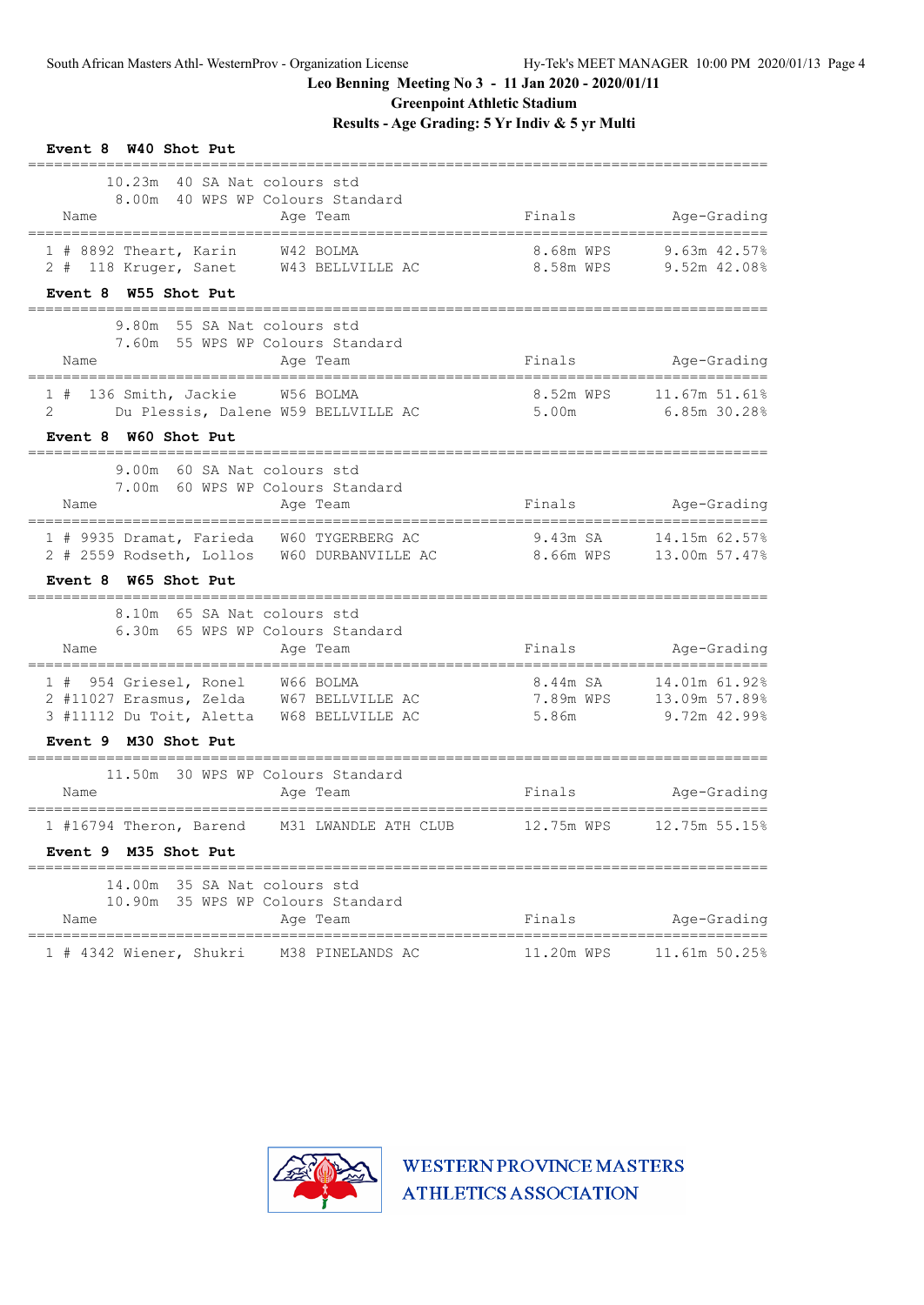**Greenpoint Athletic Stadium**

**Results - Age Grading: 5 Yr Indiv & 5 yr Multi**

| Event 9 M40 Shot Put                                                                                                                                                                                              |                                               |                                                                 |
|-------------------------------------------------------------------------------------------------------------------------------------------------------------------------------------------------------------------|-----------------------------------------------|-----------------------------------------------------------------|
| 13.24m 40 SA Nat colours std<br>10.40m 40 WPS WP Colours Standard<br>Name<br>Age Team                                                                                                                             | Finals                                        | Age-Grading                                                     |
| 1 # 8890 Van der Westhuize M42 NEW ZEALAND<br>2 #15412 Van der Westhuize M42 BELLVILLE AC<br>3 #13288 Lewies, Daniel M40 BELLVILLE AC<br>4 #13375 Juries, Chubasco M44 ITHEKO AC                                  | 13.72m SA<br>13.36m SA<br>11.69m WPS<br>6.78m | 15.27m 66.09%<br>14.87m 64.35%<br>13.01m 56.31%<br>7.55m 32.66% |
| Event 9 M45 Shot Put                                                                                                                                                                                              |                                               |                                                                 |
| 12.14m 45 SA Nat colours std<br>9.50m 45 WPS WP Colours Standard<br>Age Team<br>Name                                                                                                                              | Finals                                        | Age-Grading                                                     |
| 1 # 3490 Ismail, Keyaam M45 ITHEKO AC                                                                                                                                                                             | 8.16m                                         | 9.81m 42.43%                                                    |
| Event 9 M50 Shot Put                                                                                                                                                                                              |                                               |                                                                 |
| ================================<br>13.32m 50 SA Nat colours std<br>10.40m 50 WPS WP Colours Standard<br>Name<br>Age Team                                                                                         | Finals                                        | Age-Grading                                                     |
| 1 #16793 Van der Walt, Ste M51 LWANDLE ATH CLUB<br>2 # 8828 Johnson, Ashley M54 EASTERNS AC<br>3 # 2142 Isaacs, Duncan M51 NEDBANK WP<br>4 # 8897 Bester, Paul M50 CAPE PEN UNIVERS 5.64m<br>Event 9 M55 Shot Put | 9.53m<br>7.56m<br>6.98m                       | 11.17m 48.30%<br>8.86m 38.32%<br>8.18m 35.38%<br>$6.61m$ 28.59% |
| -----------------<br>12.38m 55 SA Nat colours std<br>55 WPS WP Colours Standard<br>9.70m<br>Name<br>Age Team                                                                                                      |                                               | Finals Age-Grading                                              |
| 1 # 222 Smit, Johan M59 BOLMA                                                                                                                                                                                     |                                               | 9.84m WPS 12.50m 54.07%                                         |
| Event 9 M65 Shot Put                                                                                                                                                                                              |                                               |                                                                 |
| 11.33m 65 SA Nat colours std<br>65 WPS WP Colours Standard<br>8.90m<br>Name<br>Age Team                                                                                                                           | Finals                                        | Age-Grading                                                     |
| $1$ # 4166 Wale, Anton<br>M67 PINELANDS AC<br>2 #11028 Erasmus, Nick<br>M69 BELLVILLE AC                                                                                                                          | 10.63m WPS<br>8.85m                           | 14.46m 62.57%<br>12.04m 52.09%                                  |
| Event 9 M70 Shot Put                                                                                                                                                                                              |                                               |                                                                 |
| 11.70m 70 SA Nat colours std<br>9.20m 70 WPS WP Colours Standard<br>Name<br>Age Team                                                                                                                              | Finals                                        | Age-Grading                                                     |
| 1 #11029 Hough, Norman<br>M72 BELLVILLE AC                                                                                                                                                                        | 11.09m WPS                                    | 14.20m 61.44%                                                   |

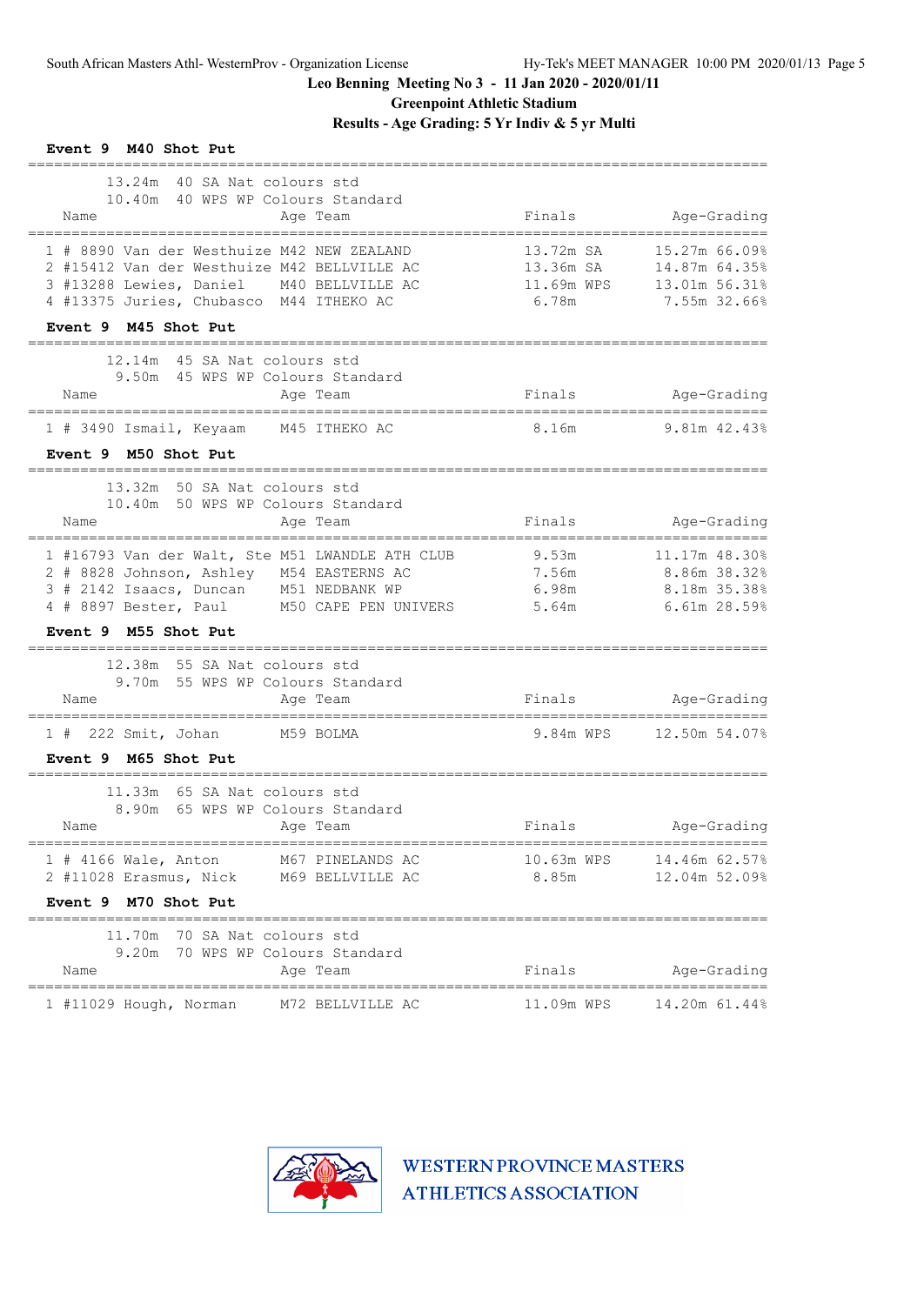**Greenpoint Athletic Stadium**

**Results - Age Grading: 5 Yr Indiv & 5 yr Multi**

| Event 9 M80 Shot Put                                                                                                                                  |                                  |                                                                   |
|-------------------------------------------------------------------------------------------------------------------------------------------------------|----------------------------------|-------------------------------------------------------------------|
| 9.30m 80 SA Nat colours std<br>7.25m 80 WPS WP Colours Standard<br>Name<br>Age Team                                                                   |                                  | Finals Age-Grading                                                |
| M81 BELLVILLE AC<br>1 #14079 Roos, Johan<br>Event $10$ W12-19 200 Meter Dash 200M - WOMEN                                                             | 7.92m WPS                        | 11.92m 51.56%                                                     |
| Name<br>Age Team                                                                                                                                      |                                  | Finals Wind      Age-Grading H#                                   |
| 1 # 8891 Barnard, Danielle W17 BELLVILLE AC<br>Pasha, Kelsey M15 UNIVERSITY WESTE 30.08 -2.9<br>2                                                     | $28.52 -2.9$                     | -----------------------------<br>28.53 74.82% 2<br>30.09 70.94% 2 |
| Event $10$ W20-29 200 Meter Dash 200M - WOMEN                                                                                                         |                                  |                                                                   |
| Name<br>Age Team                                                                                                                                      |                                  | Finals Wind - Age-Grading H#                                      |
| 1 # 7826 Kalenga, Luisa W29 SA DEFENCE FORCE AC 27.52 -2.9 27.53 77.54% 2                                                                             |                                  |                                                                   |
| Event 10 W30 200 Meter Dash 200M - WOMEN<br>================                                                                                          |                                  |                                                                   |
| 30 WPS WP Colours Standard<br>29.00<br>Name<br>Age Team                                                                                               | Finals                           | Wind<br>Age-Grading H#                                            |
| 1 # 6880 Walters, Marike W32 CAPE PEN UNIVERS<br>2 # 6864 Eken, Maaike W30 CAPE PEN UNIVERS<br>3 # 7849 Hartnick, Eliza W31 SA DEFENCE FORCE AC 30.25 | 27.19 WPS -2.9<br>28.01 WPS -2.9 | 27.20 78.48% 2<br>28.02 76.19% 2<br>$-1.8$<br>30.26 70.55% 1      |
| Event 10 W35 200 Meter Dash 200M - WOMEN                                                                                                              |                                  |                                                                   |
| 27.38 35 SA Nat colours std<br>30.00 35 WPS WP Colours Standard<br>Age Team<br>Name                                                                   | Finals                           | Wind Age-Grading                                                  |
| 1 # 9932 Van Rensburg, Mar W35 TYGERBERG AC<br>2 # 5795 Tandy, Felicia W39 WEST COAST AC                                                              | 30.10<br>34.95                   | $-1.8$ 29.21 73.09%<br>$-1.8$ 33.91 62.95%                        |
| Event 10 W40 200 Meter Dash 200M - WOMEN<br>________________________<br>===========<br>==========                                                     |                                  |                                                                   |
| 40 SA Nat colours std<br>27.72<br>31.00 40 WPS WP Colours Standard<br>Age Team<br>Name                                                                | Finals                           | Wind Age-Grading                                                  |
| W42 BOLMA<br>$1$ # 8892 Theart, Karin                                                                                                                 | 33.17                            | $-1.8$<br>30.99 68.86%                                            |
| Event 10 W45 200 Meter Dash 200M - WOMEN                                                                                                              |                                  |                                                                   |
| 28.84 45 SA Nat colours std<br>32.00 45 WPS WP Colours Standard<br>Age Team<br>Name                                                                   | Finals                           | Wind<br>Age-Grading                                               |
| $1$ # 1371 Davids, Avril<br>W46 NEDBANK WP                                                                                                            | 41.28                            | $-1.8$<br>37.08 57.56%                                            |

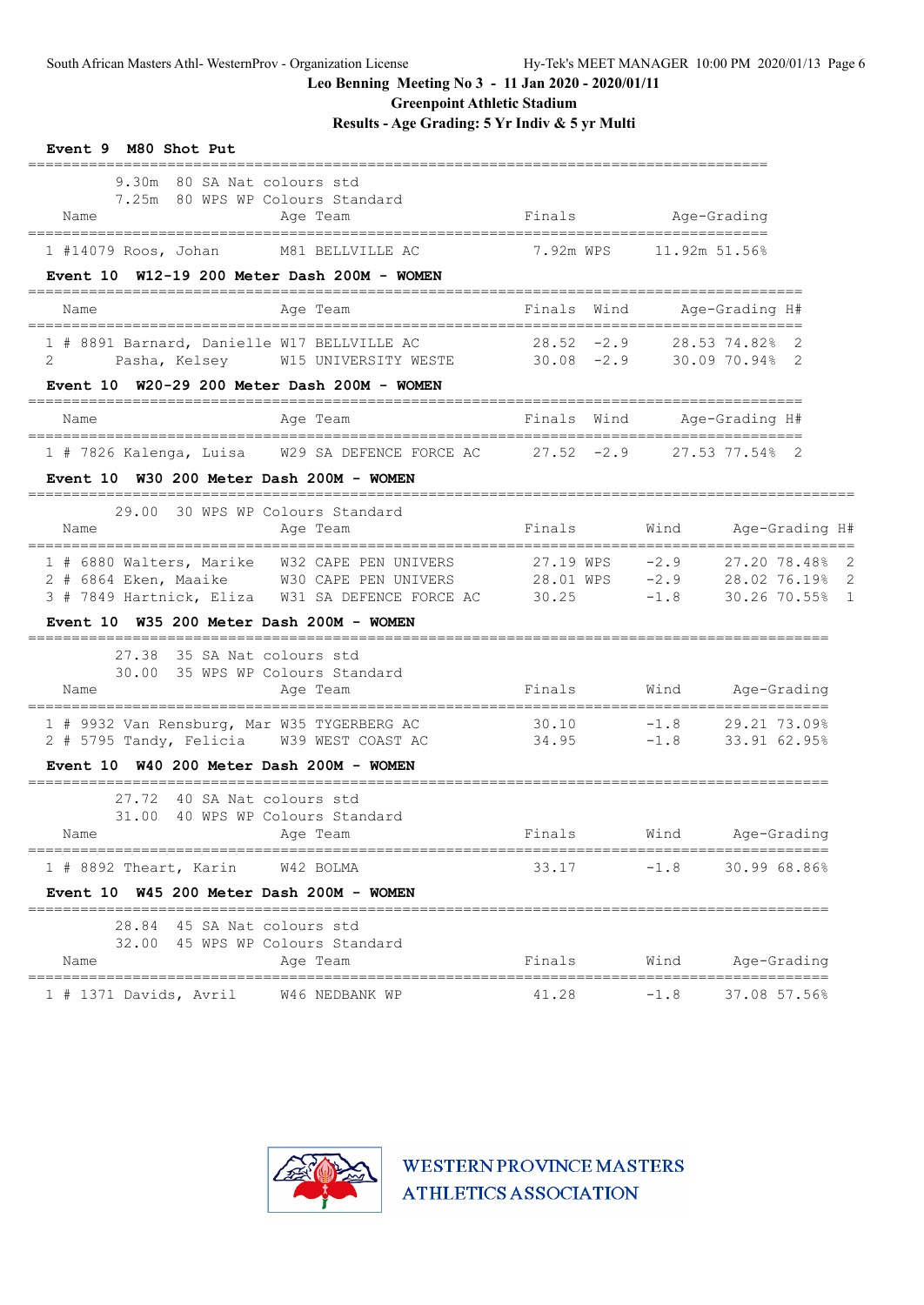**Greenpoint Athletic Stadium**

**Results - Age Grading: 5 Yr Indiv & 5 yr Multi**

| Event 10 W50 200 Meter Dash 200M - WOMEN                                                                                                                                                    |                                              |                                                             |                                                                                                                                 |
|---------------------------------------------------------------------------------------------------------------------------------------------------------------------------------------------|----------------------------------------------|-------------------------------------------------------------|---------------------------------------------------------------------------------------------------------------------------------|
| 30.27<br>50 SA Nat colours std<br>50 WPS WP Colours Standard<br>33.50<br>Name<br>Age Team                                                                                                   | Finals                                       | Wind                                                        | Age-Grading                                                                                                                     |
| 1 # 4204 Moodley, Sumanthr W51 PINELANDS AC                                                                                                                                                 | 40.25                                        | $-1.8$                                                      | 34.71 61.49%                                                                                                                    |
| Event 10 W55 200 Meter Dash 200M - WOMEN                                                                                                                                                    |                                              |                                                             |                                                                                                                                 |
| 31.32 55 SA Nat colours std<br>35.00 55 WPS WP Colours Standard<br>Age Team<br>Name                                                                                                         | Finals                                       |                                                             | Wind Age-Grading                                                                                                                |
| W59 SWD<br>$1$ # 957 Spang, Rika                                                                                                                                                            | 39.10                                        | $-1.8$                                                      | 32.31 66.06%                                                                                                                    |
| Event 11 M12-19 200 Meter Dash 200M - MEN                                                                                                                                                   |                                              |                                                             |                                                                                                                                 |
| Age Team<br>Name                                                                                                                                                                            | Finals                                       | Wind                                                        | Age-Grading H#                                                                                                                  |
| 1 #20513 Ismail, Tauriq M17 ITHEKO AC<br>Hoon, Flippie M15 EPMA<br>2                                                                                                                        | $24.06 -2.7$                                 | 25.59 -2.7 25.60 75.50% 3                                   | 24.07 80.30% 3                                                                                                                  |
| Event 11 M20-29 200 Meter Dash 200M - MEN                                                                                                                                                   |                                              |                                                             |                                                                                                                                 |
| Name<br>Age Team                                                                                                                                                                            | Finals                                       | Wind                                                        | Age-Grading H#                                                                                                                  |
| 1 # 7254 Van der Merwe, Ke M24 ITHEKO AC<br>2 # 2307 Beukes, Henk M29 NEDBANK WP<br>3 # 8907 Walker, Jean-Paul M28 SPARTAN HARRIERS AC 29.63 -2.7<br>Event 11 M30 200 Meter Dash 200M - MEN |                                              | $22.22 -2.7$ $22.23 86.95$ 3<br>$23.68$ -2.7 23.69 81.59% 3 | 29.64 65.20% 3                                                                                                                  |
|                                                                                                                                                                                             | ===============================              |                                                             |                                                                                                                                 |
| 24.50 30 WPS WP Colours Standard<br>Name<br>Age Team                                                                                                                                        | Finals                                       |                                                             | Wind Age-Grading H#<br>================                                                                                         |
| 1 #55658 Steenkamp, Theodo M30 EPMA                                                                                                                                                         |                                              | $27.59 -2.7$                                                | 27.60 70.03% 3                                                                                                                  |
| Event 11 M35 200 Meter Dash 200M - MEN                                                                                                                                                      |                                              |                                                             |                                                                                                                                 |
| 22.90 35 SA Nat colours std<br>25.00 35 WPS WP Colours Standard<br>Name<br>Age Team                                                                                                         | Finals                                       | Wind                                                        | Age-Grading H#                                                                                                                  |
| 1 #16060 Sethibang, Kabelo M37 SA POLICE SER AC                                                                                                                                             | 25.27                                        | $-3.1$                                                      | 24.86 77.72% 2                                                                                                                  |
| Event 11 M45 200 Meter Dash 200M - MEN                                                                                                                                                      |                                              |                                                             |                                                                                                                                 |
| 45 SA Nat colours std<br>24.22<br>26.50 45 WPS WP Colours Standard<br>Name<br>Age Team<br>=================================                                                                 | Finals                                       | Wind                                                        | Age-Grading H#                                                                                                                  |
| 1 #13836 Basson, Marius<br>M47 ORANJERIVIER AK<br>2 #15571 Cloete, John<br>M48 BELLVILLE AC<br>3 #17398 Vermeulen, Pieter M48 BELLVILLE AC<br>4 #15410 Bothma, Rupert<br>M45 BELLVILLE AC   | 24.98 WPS<br>25.68 WPS<br>26.50 WPS<br>26.90 | $-3.1$<br>$-3.1$<br>$-1.8$<br>$-3.1$                        | 23.07 83.75% 2<br>23.72 81.46%<br>$\overline{\phantom{0}}^2$<br>24.48 78.94%<br>1<br>$\overline{\phantom{0}}^2$<br>24.85 77.77% |

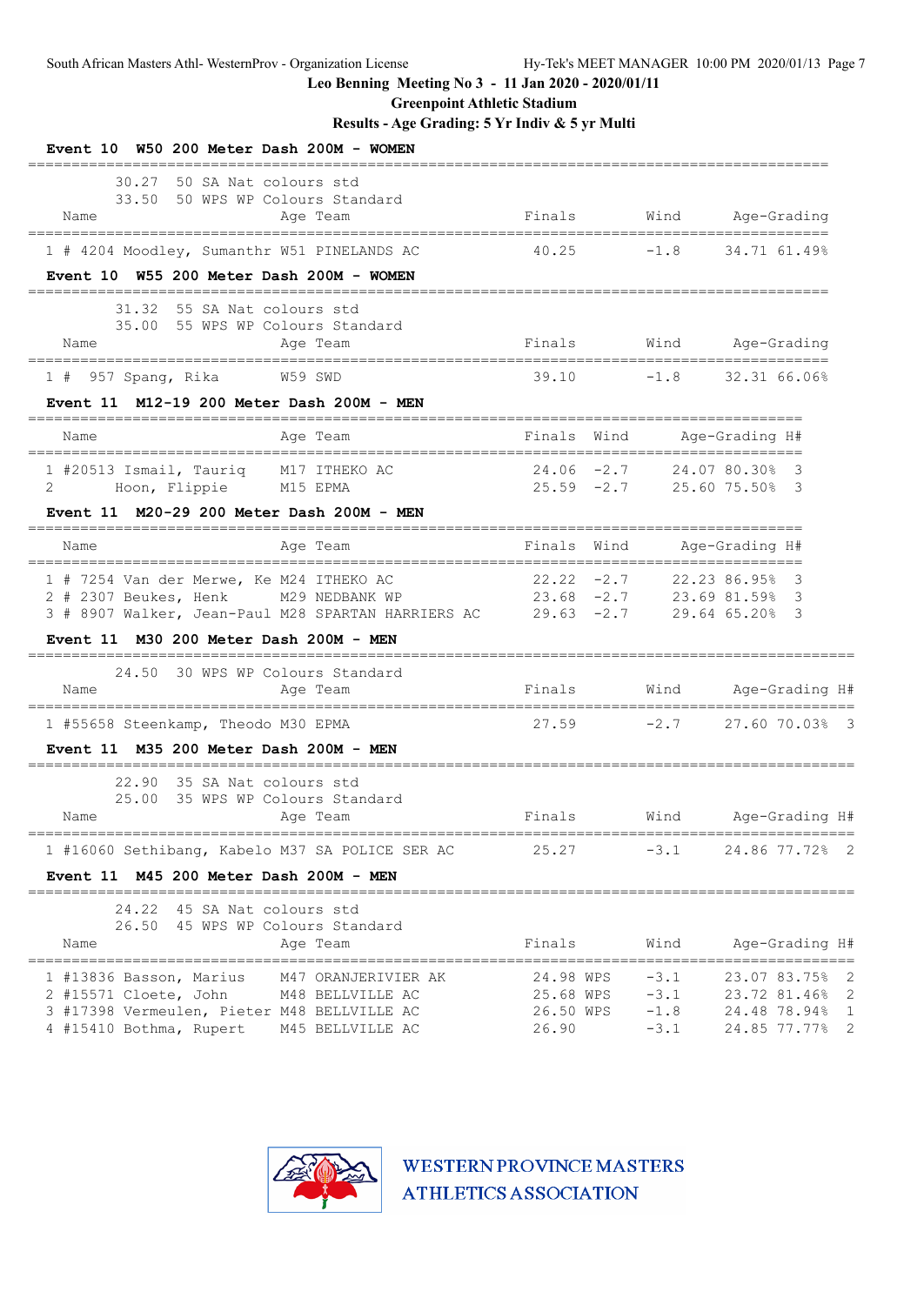South African Masters Athl- WesternProv - Organization License Hy-Tek's MEET MANAGER 10:00 PM 2020/01/13 Page 8

**Leo Benning Meeting No 3 - 11 Jan 2020 - 2020/01/11**

**Greenpoint Athletic Stadium**

# **Results - Age Grading: 5 Yr Indiv & 5 yr Multi**

| Event 11 M45 200 Meter Dash 200M - MEN                  |           |        |                         |
|---------------------------------------------------------|-----------|--------|-------------------------|
| 5 #11237 Pasha, Bernard<br>M49 UNIVERSITY WESTE         | 27.57     | $-3.1$ | 25.47 75.88% 2          |
| 6 #55657 Hollenbach, Lione M48 EPMA                     | 27.79     | $-3.1$ | 25.67 75.28%            |
| 7 #16137 Louw, Pieter<br>M45 CAPE MULTI-SPORT           | 30.10     | $-3.1$ | 27.80 69.50%            |
| 8 # 5167 Neethling, F M49 BELLVILLE AC                  | 30.75     | $-1.8$ | 28.40 68.03%            |
| Event 11 M50 200 Meter Dash 200M - MEN                  |           |        |                         |
| 25.00<br>50 SA Nat colours std                          |           |        |                         |
| 27.50 50 WPS WP Colours Standard                        |           |        |                         |
| Name<br>Age Team                                        | Finals    | Wind   | Age-Grading             |
| 1 # 5707 Christians, Alwyn M53 SA DEFENCE FORCE AC      | 26.46 WPS | $-1.8$ | 23.64 81.75%            |
| 2 # 8900 Adendorff, Winsto M50 INDIVIDUAL ENTRY         | 28.71     | $-1.8$ | 25.65 75.34%            |
| 3 # 2142 Isaacs, Duncan M51 NEDBANK WP                  | 30.70     | $-1.8$ | 27.43 70.46%            |
| Event 11 M55 200 Meter Dash 200M - MEN                  |           |        |                         |
| 25.83 55 SA Nat colours std                             |           |        |                         |
| 28.90 55 WPS WP Colours Standard                        |           |        |                         |
| Name<br>Age Team                                        | Finals    | Wind   | Age-Grading             |
| 1 # 1240 Ruiters, Denver M55 BOLMA                      | 28.43 WPS | $-1.8$ | 24.55 78.72%            |
|                                                         |           |        |                         |
| Event 11 M60 200 Meter Dash 200M - MEN                  |           |        |                         |
| 26.76<br>60 SA Nat colours std                          |           |        |                         |
| 30.00<br>60 WPS WP Colours Standard                     |           |        |                         |
| Name<br>Age Team                                        | Finals    |        | Wind Age-Grading        |
| 1 #11236 Warries, Joseph M63 UNIVERSITY WESTE 28.60 WPS |           | $-1.8$ | 23.83 81.08%            |
|                                                         |           |        |                         |
| Event 11 M65 200 Meter Dash 200M - MEN                  |           |        |                         |
| 28.40<br>65 SA Nat colours std                          |           |        |                         |
| 32.00 65 WPS WP Colours Standard                        |           |        |                         |
| Name<br>Age Team                                        |           |        | Finals Wind Age-Grading |
| 1 # 617 Deetlefs, Pietie M66 BOLMA                      | 28.98 WPS | $-1.8$ | 23.21 83.26%            |
| Event 12 W40 Long Jump                                  |           |        |                         |
|                                                         |           |        |                         |
| 4.72m 40 SA Nat colours std                             |           |        |                         |
| 3.95m 40 WPS WP Colours Standard                        |           |        |                         |
| Name<br>Age Team                                        | Finals    |        | Wind Age-Grading        |
| W40 TYGERBERG AC<br>$1$ #16106 Genis, Tanya             | 3.88m     | 1.0    | 4.30m 57.31%            |
| 2 # 8899 Sutton, Natasha W42 INDIVIDUAL ENTRY           | 3.78m     | 0.3    | 4.19m 55.83%            |

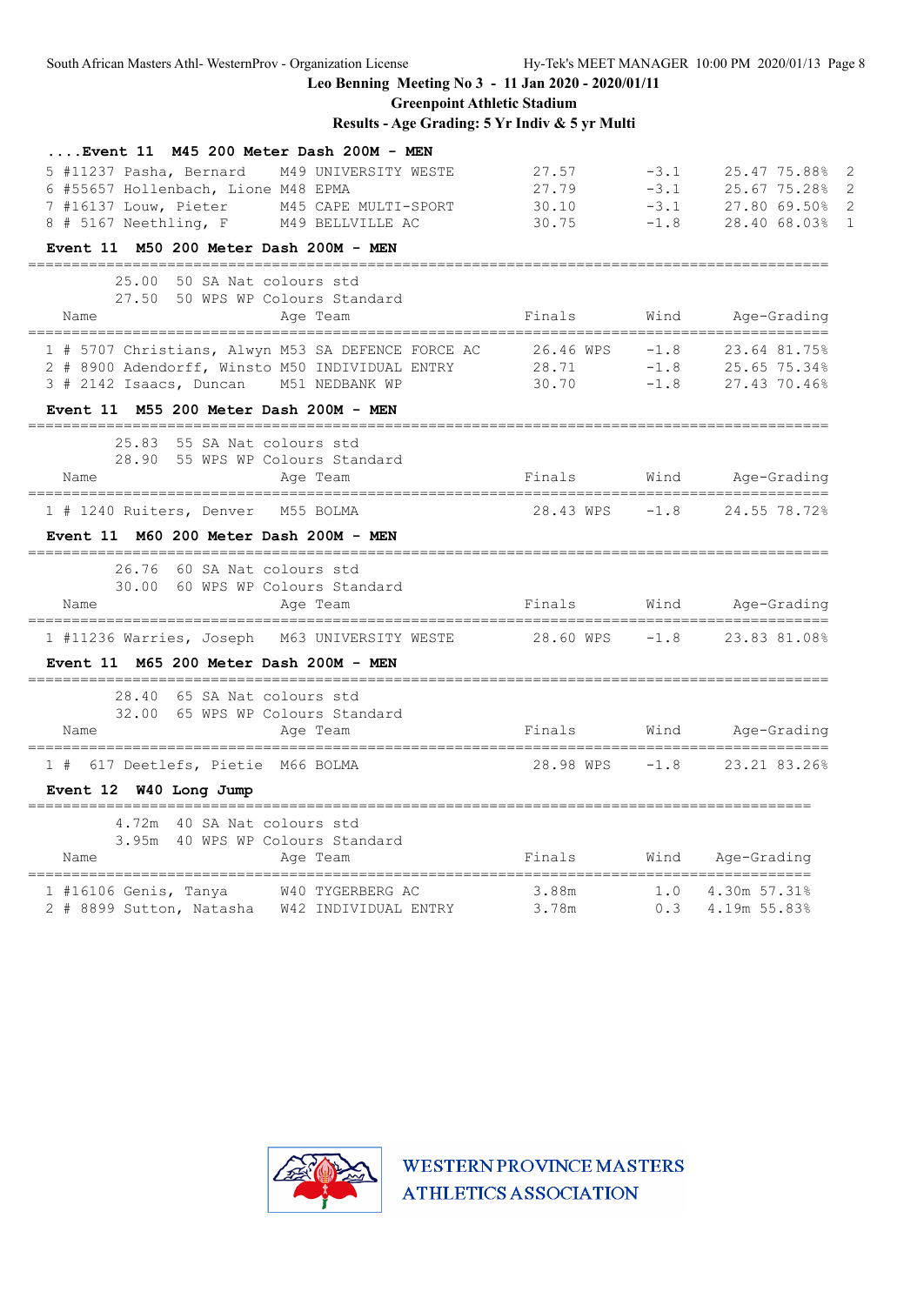**Greenpoint Athletic Stadium**

**Results - Age Grading: 5 Yr Indiv & 5 yr Multi**

| Event 12 W55 Long Jump                                                                                                                                               |                        |     |             |                  |  |
|----------------------------------------------------------------------------------------------------------------------------------------------------------------------|------------------------|-----|-------------|------------------|--|
| 3.88m 55 SA Nat colours std<br>3.20m 55 WPS WP Colours Standard<br>Name<br>Age Team<br>------------------------------------<br>------------------------------------- | Finals                 |     |             | Wind Age-Grading |  |
| 1 # 1834 Deetlefs, Suretha W56 INDIVIDUAL ENTRY<br>Event 13 M15-19 Long Jump                                                                                         | 3.79m WPS 1.4          |     |             | 5.08m 67.56%     |  |
| Age Team<br>Name                                                                                                                                                     | Finals Wind            |     |             | Age-Grading      |  |
| 1 #20685 Morrison, Jaydin M16 TITANS<br>Event 13 M40 Long Jump                                                                                                       | 4.88m                  | 2.5 |             | 4.88m 54.53%     |  |
| 6.12m 40 SA Nat colours std<br>5.10m 40 WPS WP Colours Standard<br>Age Team<br>Name                                                                                  | Finals                 |     | Wind        | Age-Grading      |  |
| 1 # 8911 Moses, Peter-John M42 INDIVIDUAL ENTRY<br>Event 13 M50 Long Jump                                                                                            | 4.33m                  |     | 2.7         | 4.71m 52.74%     |  |
| 5.55m 50 SA Nat colours std<br>4.60m 50 WPS WP Colours Standard<br>Name<br>Age Team                                                                                  | Finals                 |     |             | Wind Age-Grading |  |
| 1 # 5707 Christians, Alwyn M53 SA DEFENCE FORCE AC 5.10m WPS<br>Event 14 W12-19 800 Meter Run                                                                        |                        |     | 3.3         | 6.26m 70.05%     |  |
| Name<br>Age Team                                                                                                                                                     | Finals                 |     | Age-Grading |                  |  |
| 1 #20690 Lund, Robin W18 NEDBANK WP<br>Event 14 W30 800 Meter Run<br>______________________________________                                                          | 2:48.90 2:48.91 67.07% |     |             |                  |  |
| 30 WPS WP Colours Standard<br>2:43.00<br>Name<br>Age Team                                                                                                            | Finals                 |     |             | Age-Grading      |  |
| Event 14 W35 800 Meter Run                                                                                                                                           |                        |     |             | $2:41.71$ 70.06% |  |
| 2:29.00<br>35 SA Nat colours std<br>2:45.00<br>35 WPS WP Colours Standard<br>Age Team<br>Name                                                                        | Finals                 |     |             | Age-Grading      |  |
| ----------------------------------<br>-- # 3573 Lepati, Emmarenti W36 ITHEKO AC                                                                                      | DNF                    |     |             |                  |  |

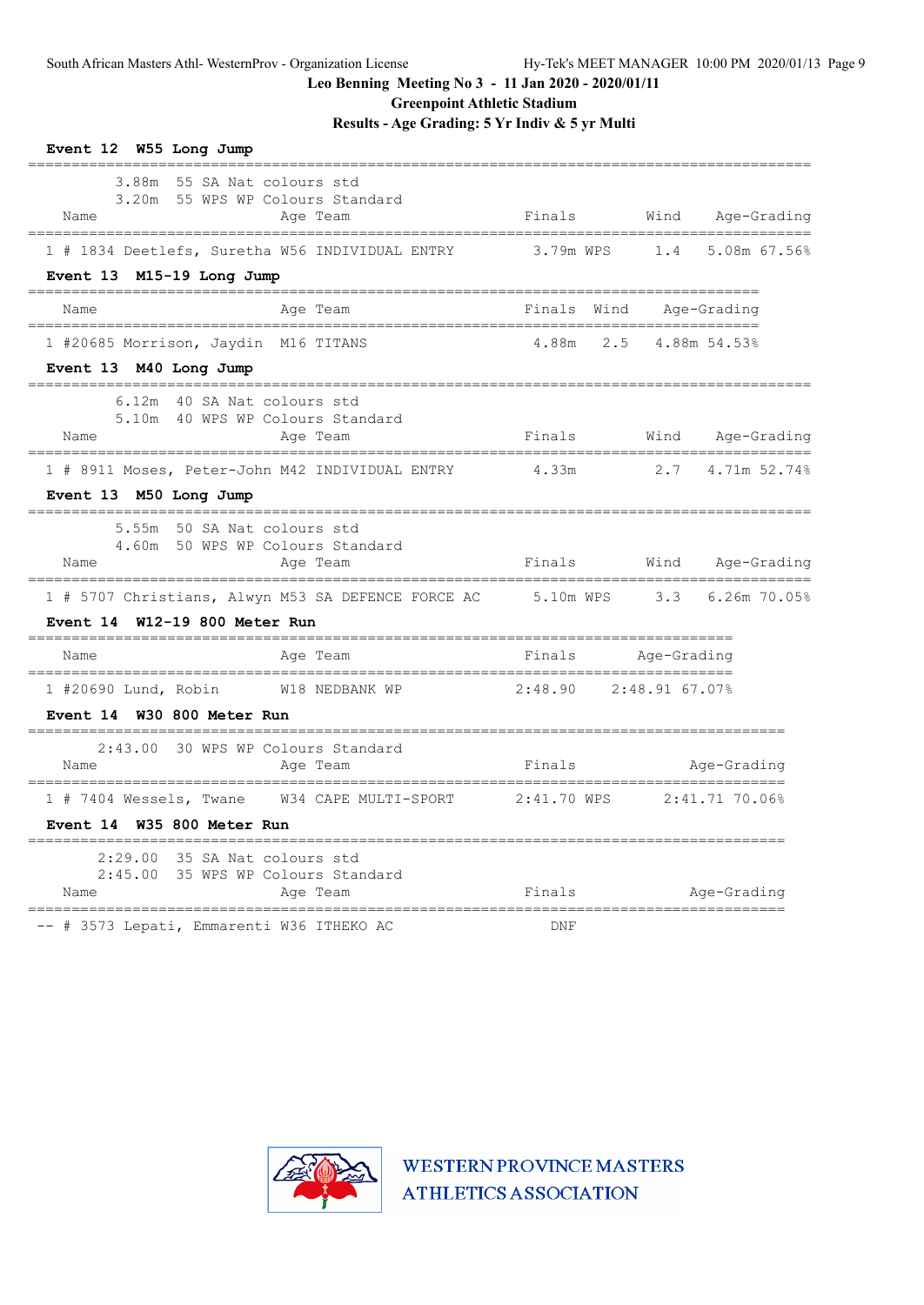**Greenpoint Athletic Stadium**

**Results - Age Grading: 5 Yr Indiv & 5 yr Multi**

| Event 14 W50 800 Meter Run                                                                                                                                                                                                                                                  |                               |                                                                                                                           |
|-----------------------------------------------------------------------------------------------------------------------------------------------------------------------------------------------------------------------------------------------------------------------------|-------------------------------|---------------------------------------------------------------------------------------------------------------------------|
| 2:42.00<br>50 SA Nat colours std<br>3:00.00 50 WPS WP Colours Standard<br>Name<br>Age Team                                                                                                                                                                                  | Finals                        | Age-Grading                                                                                                               |
| $1$ # 8975 Brink, Ester<br>W54 CARBINEERS ATH CLUB<br>Event 15 M12-19 800 Meter Run                                                                                                                                                                                         | 2:54.44 WPS                   | 2:31.92 74.56%                                                                                                            |
| Name<br>Age Team                                                                                                                                                                                                                                                            | Finals                        | Age-Grading H#                                                                                                            |
| --------------<br>1 #20647 Johnson, Kian M16 NEDBANK WP 1:59.77 1:59.78 84.42% 2<br>2 #20570 Steyn, Joshua M16 CARBINEERS ATH CLUB 2:17.11 2:17.12 73.74% 2<br>M20-29 800 Meter Run<br><b>Event 15</b>                                                                      |                               | ==================                                                                                                        |
| Age Team<br>Name                                                                                                                                                                                                                                                            | Finals                        | Age-Grading H#                                                                                                            |
| 1 #21010 Bestenbier, Oscar M23 NEDBANK WP<br>2 # 8909 Shayamano, Star M25 NEDBANK WP<br>3 # 2102 Bestenbier, Austi M23 NEDBANK WP<br>4 #12500 Bruiners, Jason M24 METROPOLITAN 2:08.02 2:08.03 78.98%<br>5 # 2307 Beukes, Henk M29 NEDBANK WP<br>Event 15 M30 800 Meter Run | 2:00.55                       | 2:00.56 83.87%<br>2<br>2:02.73 2:02.74 82.38%<br>1<br>$2:05.43$ $2:05.44$ 80.61%<br>2<br>2<br>2:09.21 2:09.22 78.25%<br>2 |
| 30 WPS WP Colours Standard<br>2:12.00<br>Age Team<br>Name                                                                                                                                                                                                                   | Finals                        | Age-Grading                                                                                                               |
| 1 # 9111 Krieger, Charl M32 CENTRAL AC<br>2 # 8910 Martin, Brent M32 INDIVIDUAL ENTRY 2:54.11<br>Event 15 M35 800 Meter Run                                                                                                                                                 | 2:16.66                       | 2:16.67 73.99%<br>2:54.12 58.07%                                                                                          |
| 2:00.00<br>35 SA Nat colours std<br>2:14.00<br>35 WPS WP Colours Standard<br>Name<br>Age Team                                                                                                                                                                               | Finals                        | Age-Grading                                                                                                               |
| 1 #11946 Blaauw, Ricardo M38 BOXER WP ATH CLUB<br>2 #11283 Basson, Jacques M39 NAMAQUA<br>Event 15 M40 800 Meter Run                                                                                                                                                        | $2:03.55$ WPS<br>2:12.93 WPS  | 2:02.53 82.53%<br>2:11.8376.70%                                                                                           |
| ====================<br>2:01.00 40 SA Nat colours std<br>2:16.00 40 WPS WP Colours Standard<br>Age Team<br>Name                                                                                                                                                             | Finals                        | Age-Grading                                                                                                               |
| 1 # 8908 Arbothnot, Michae M43 VARSITY OLD BOYS AC<br>2 # 8911 Moses, Peter-John M42 INDIVIDUAL ENTRY<br>3 #13375 Juries, Chubasco M44 ITHEKO AC                                                                                                                            | 2:16.93<br>2:36.69<br>2:36.90 | 2:10.91 77.24%<br>2:29.80 67.50%<br>2:30.00 67.41%                                                                        |

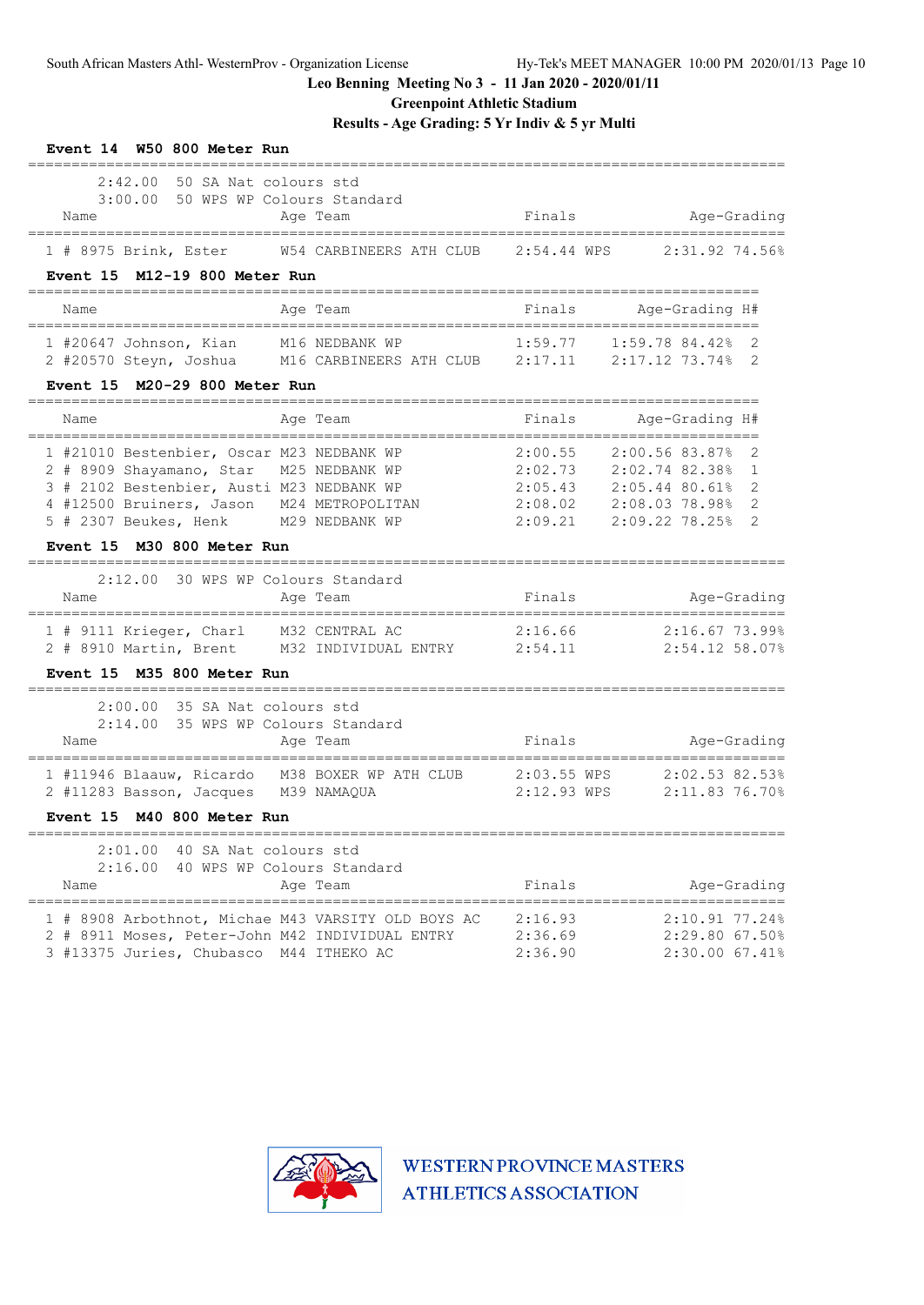**Greenpoint Athletic Stadium**

**Results - Age Grading: 5 Yr Indiv & 5 yr Multi**

| Event 15 M45 800 Meter Run                                                                                                                                              |                                                                                                                                    |
|-------------------------------------------------------------------------------------------------------------------------------------------------------------------------|------------------------------------------------------------------------------------------------------------------------------------|
| $2:07.00$ 45 SA Nat colours std<br>2:22.00 45 WPS WP Colours Standard<br>Name<br>Age Team<br>=========                                                                  | Finals<br>Age-Grading<br>;===================================                                                                      |
| 1 # 6405 Ollis, Dean M46 FISHHOEK AC<br>2 # 5167 Neethling, F M49 BELLVILLE AC<br>3 # 8902 Masirori, Vincent M45 INDIVIDUAL ENTRY 3:14.33<br>Event 15 M60 800 Meter Run | 2:31.32<br>2:19.26 72.61%<br>2:40.93<br>2:28.11 68.27%<br>2:58.85 56.54%                                                           |
| , _______________<br>2:26.00 60 SA Nat colours std<br>2:44.00 60 WPS WP Colours Standard<br>Age Team<br>Name                                                            | Finals<br>Age-Grading                                                                                                              |
| 1 # 2160 Lindsay, Robbie M64 NEDBANK WP<br>Event 20 M15-19 400 Long Hurdles                                                                                             | 2:38.51 WPS 2:08.92 78.43%                                                                                                         |
| Age Team<br>Name                                                                                                                                                        | Age-Grading<br>Finals                                                                                                              |
| 1 # 8906 Al Khater, Sulaim M17 QUATAR<br>2 # 8904 Al Abdulla, Abdul M16 QUATAR                                                                                          | 1:00.30 1:00.31 77.58%<br>1:06.58 1:06.59 70.26%                                                                                   |
| Event 21 W15-19 Discus Throw                                                                                                                                            |                                                                                                                                    |
| Age Team<br>Name                                                                                                                                                        | Finals<br>Age-Grading                                                                                                              |
| 1 #20106 Jordaan, Zoe M17 BELLVILLE AC<br>Event 21 W30 Discus Throw                                                                                                     | 24.61m 24.61m 32.04%                                                                                                               |
| 27.00m 30 WPS WP Colours Standard<br>Age Team<br>Name                                                                                                                   | Finals<br>Age-Grading                                                                                                              |
|                                                                                                                                                                         | 1 #13007 La Grange, Rachel W31 BELLVILLE AC 29.05m WPS 29.05m 37.83%                                                               |
| Event 21 W35 Discus Throw                                                                                                                                               |                                                                                                                                    |
| 33.50m 35 SA Nat colours std<br>26.10m 35 WPS WP Colours Standard<br>Age Team<br>Name                                                                                   | Finals<br>Age-Grading<br>------------------------                                                                                  |
| 1 # 9961 Gerstner, Juanita W36 TYGERBERG AC<br>3 #15574 Van Deventer, Hes W37 BELLVILLE AC                                                                              | 34.76m SA<br>36.03m 46.93%<br>2 # 1298 Mallin, Ezette W37 VARSITY OLD BOYS AC 29.51m WPS 30.59m 39.84%<br>27.58m WPS 28.59m 37.24% |
| Event 21 W40 Discus Throw                                                                                                                                               |                                                                                                                                    |
| 32.85m 40 SA Nat colours std<br>25.60m 40 WPS WP Colours Standard<br>Name<br>Age Team                                                                                   | Finals                                                                                                                             |
| 1 # 118 Kruger, Sanet W43 BELLVILLE AC                                                                                                                                  | Age-Grading<br>28.57m WPS 31.85m 41.48%                                                                                            |

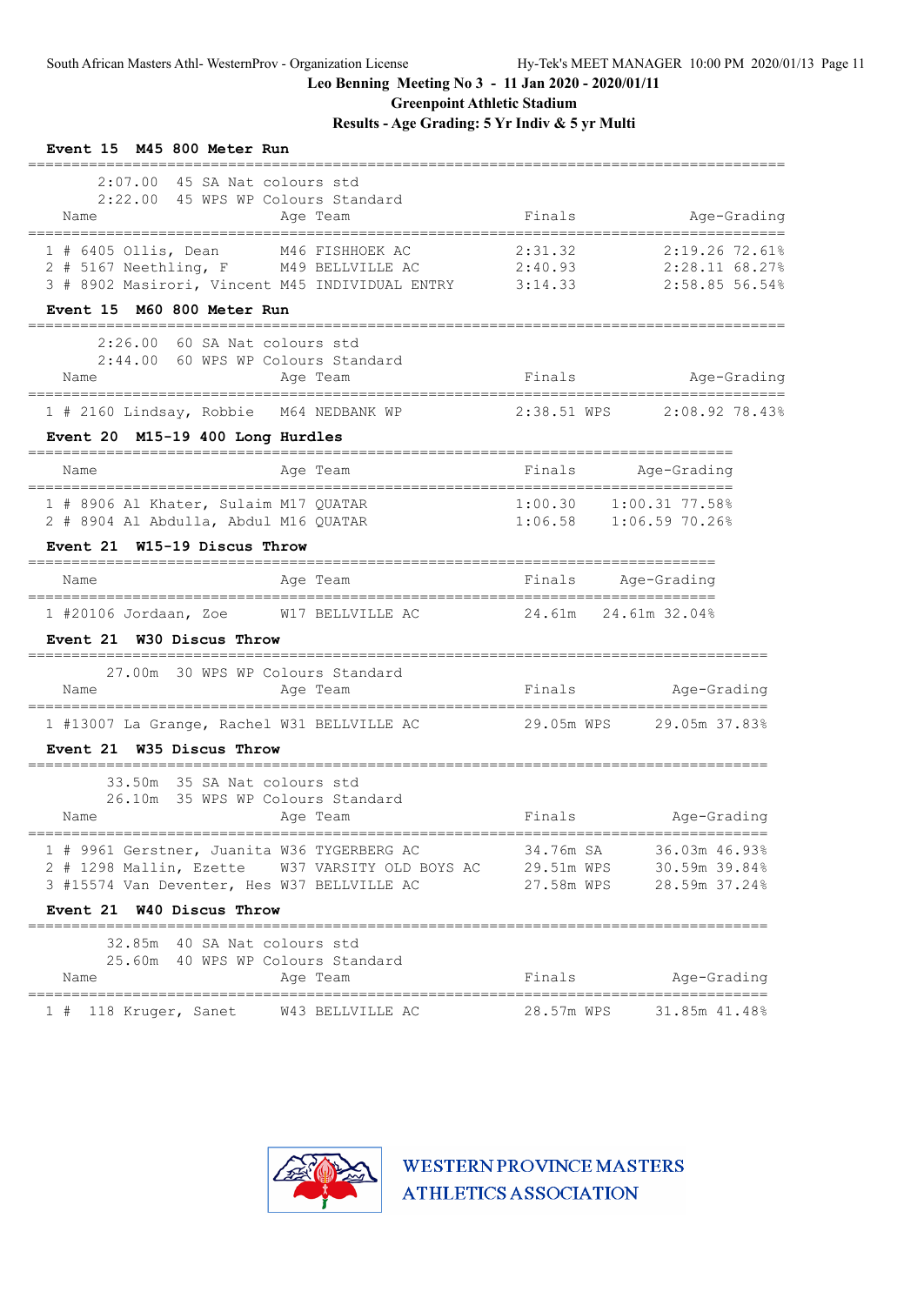**Greenpoint Athletic Stadium**

**Results - Age Grading: 5 Yr Indiv & 5 yr Multi**

| Event 21 W45 Discus Throw                                                                                                                                    |                      |                                                            |
|--------------------------------------------------------------------------------------------------------------------------------------------------------------|----------------------|------------------------------------------------------------|
| 29.50m 45 SA Nat colours std<br>23.00m 45 WPS WP Colours Standard<br>Name<br>Age Team<br>_____________________________________<br>__________________________ |                      | Finals Age-Grading<br>--------------------                 |
| 1 #16138 Louw, Annelize 6 745 CAPE MULTI-SPORT 20.93m 25.23m 32.86%<br>Event 21 W55 Discus Throw                                                             |                      |                                                            |
| 25.50m 55 SA Nat colours std<br>19.90m 55 WPS WP Colours Standard<br>Name<br>Age Team                                                                        |                      | Finals Age-Grading                                         |
| 1 # 136 Smith, Jackie W56 BOLMA<br>Du Plessis, Dalene W59 BELLVILLE AC 12.41m<br>$2 \quad$<br>Event 21 W60 Discus Throw                                      |                      | 27.03m SA 38.94m 50.70%<br>17.87m 23.28%                   |
| 23.80m 60 SA Nat colours std<br>18.60m 60 WPS WP Colours Standard<br>Name<br>Age Team                                                                        | Finals Mge-Grading   |                                                            |
| ==================================<br>1 # 9935 Dramat, Farieda W60 TYGERBERG AC<br>Event 21 W65 Discus Throw                                                 | 18.14m 28.95m 37.70% |                                                            |
| ----------------------------------<br>21.00m 65 SA Nat colours std<br>16.40m 65 WPS WP Colours Standard<br>Age Team<br>Name                                  |                      | Finals Age-Grading                                         |
| 1 #11027 Erasmus, Zelda W67 BELLVILLE AC<br>2 # 954 Griesel, Ronel W66 BOLMA<br>3 #11112 Du Toit, Aletta W68 BELLVILLE AC<br>Event 22 M30 Discus Throw       | 17.24m WPS<br>11.68m | 19.77m WPS 35.44m 46.15%<br>30.90m 40.24%<br>20.93m 27.26% |
| 33.00m 30 WPS WP Colours Standard                                                                                                                            |                      |                                                            |
| Name<br>Age Team                                                                                                                                             | Finals               | Age-Grading                                                |
| 1 #16794 Theron, Barend M31 LWANDLE ATH CLUB 38.96m WPS 38.96m 52.59%<br>Event 22 M35 Discus Throw<br>______________________________                         |                      |                                                            |
| 41.00m 35 SA Nat colours std<br>32.00m 35 WPS WP Colours Standard<br>Name<br>Age Team<br>================================                                    | Finals               | Age-Grading                                                |
| 1 # 4342 Wiener, Shukri M38 PINELANDS AC                                                                                                                     | 33.89m WPS           | 34.37m 46.40%                                              |

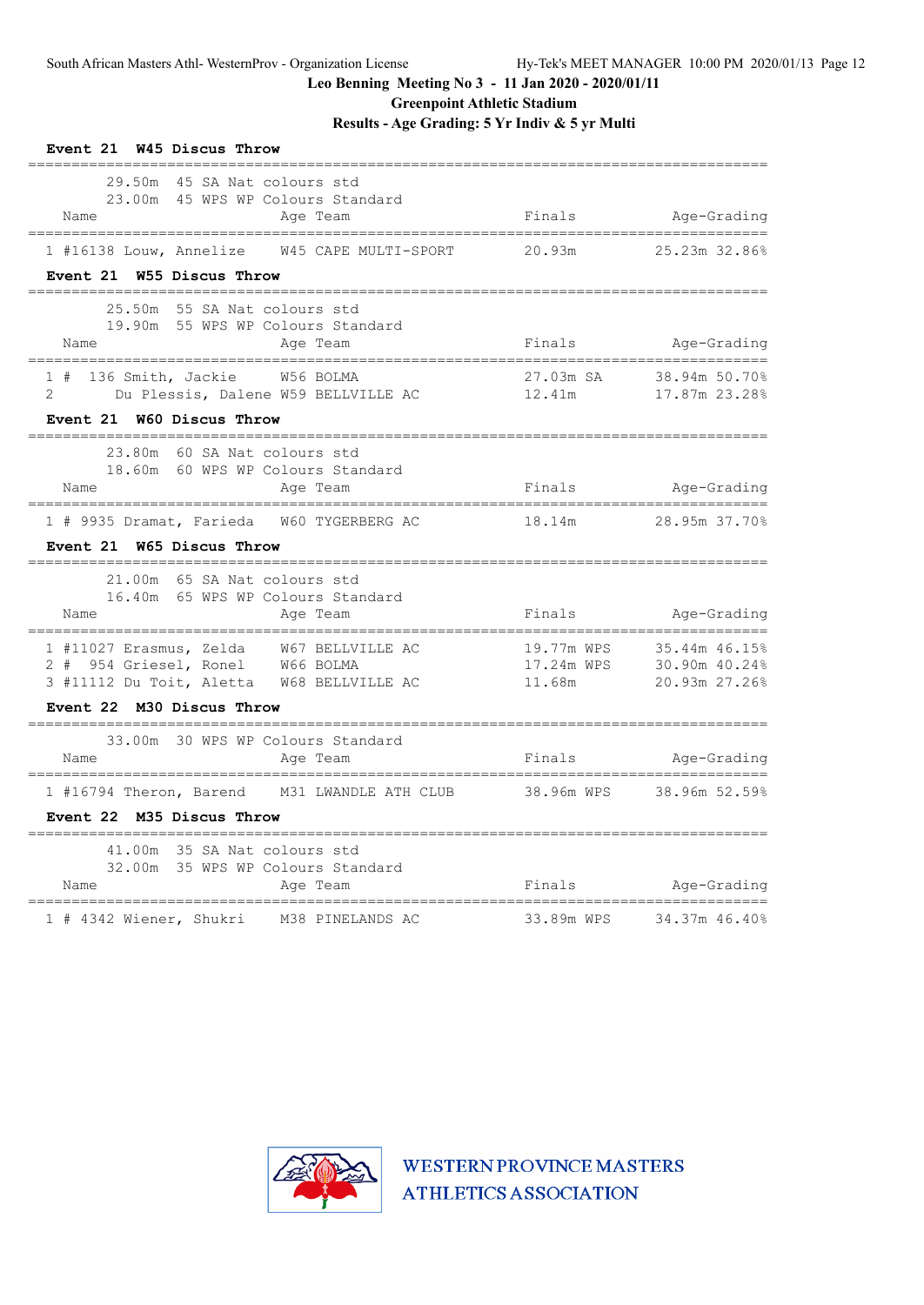**Event 22 M40 Discus Throw**

**Leo Benning Meeting No 3 - 11 Jan 2020 - 2020/01/11**

**Greenpoint Athletic Stadium**

**Results - Age Grading: 5 Yr Indiv & 5 yr Multi**

| 40.17m 40 SA Nat colours std<br>31.30m 40 WPS WP Colours Standard                          |                                |                                  |
|--------------------------------------------------------------------------------------------|--------------------------------|----------------------------------|
| Name<br>Age Team                                                                           | Finals                         | Age-Grading                      |
| 1 #15412 Van der Westhuize M42 BELLVILLE AC<br>2 #13288 Lewies, Daniel M40 BELLVILLE AC    | 37.87m WPS<br>28.22m           | 41.71m 56.30%<br>$31.08m$ 41.96% |
| Event 22 M45 Discus Throw                                                                  |                                |                                  |
| 38.08m 45 SA Nat colours std                                                               |                                |                                  |
| 30.00m 45 WPS WP Colours Standard<br>Age Team<br>Name                                      | Finals                         | Age-Grading                      |
| 1 # 3490 Ismail, Keyaam M45 ITHEKO AC                                                      | 19.11m                         | 23.02m 31.08%                    |
| Event 22 M50 Discus Throw                                                                  |                                |                                  |
| 43.92m 50 SA Nat colours std                                                               |                                |                                  |
| 34.50m 50 WPS WP Colours Standard<br>Name<br>Age Team                                      | Finals                         | Age-Grading                      |
| 1 #16793 Van der Walt, Ste M51 LWANDLE ATH CLUB                                            | 22.41m<br>17.32m 17.69m 23.89% | 22.89m 30.91%                    |
| 2 # 8828 Johnson, Ashley M54 EASTERNS AC<br>Event 22 M55 Discus Throw                      |                                |                                  |
| 40.34m 55 SA Nat colours std                                                               |                                |                                  |
| 31.50m 55 WPS WP Colours Standard                                                          |                                |                                  |
| Name<br>Age Team<br>____________________________________                                   | Finals Age-Grading             |                                  |
| 1 # 222 Smit, Johan M59 BOLMA                                                              |                                | 30.35m 33.69m 45.49%             |
| Event 22 M65 Discus Throw                                                                  |                                |                                  |
| 39.79m 65 SA Nat colours std                                                               |                                |                                  |
| 31.00m 65 WPS WP Colours Standard<br>Age Team<br>Name                                      |                                | Finals Age-Grading               |
| 1 # 4166 Wale, Anton M67 PINELANDS AC                                                      |                                | 30.15m 35.08m 47.36%             |
| 2 #11028 Erasmus, Nick M69 BELLVILLE AC 27.75m 32.29m 43.59%                               |                                |                                  |
| Event 22 M70 Discus Throw                                                                  |                                |                                  |
| 33.22m 70 SA Nat colours std                                                               |                                |                                  |
|                                                                                            |                                |                                  |
| 25.90m 70 WPS WP Colours Standard<br>Name<br>Age Team<br>--------------------------------- | Finals                         | Age-Grading                      |

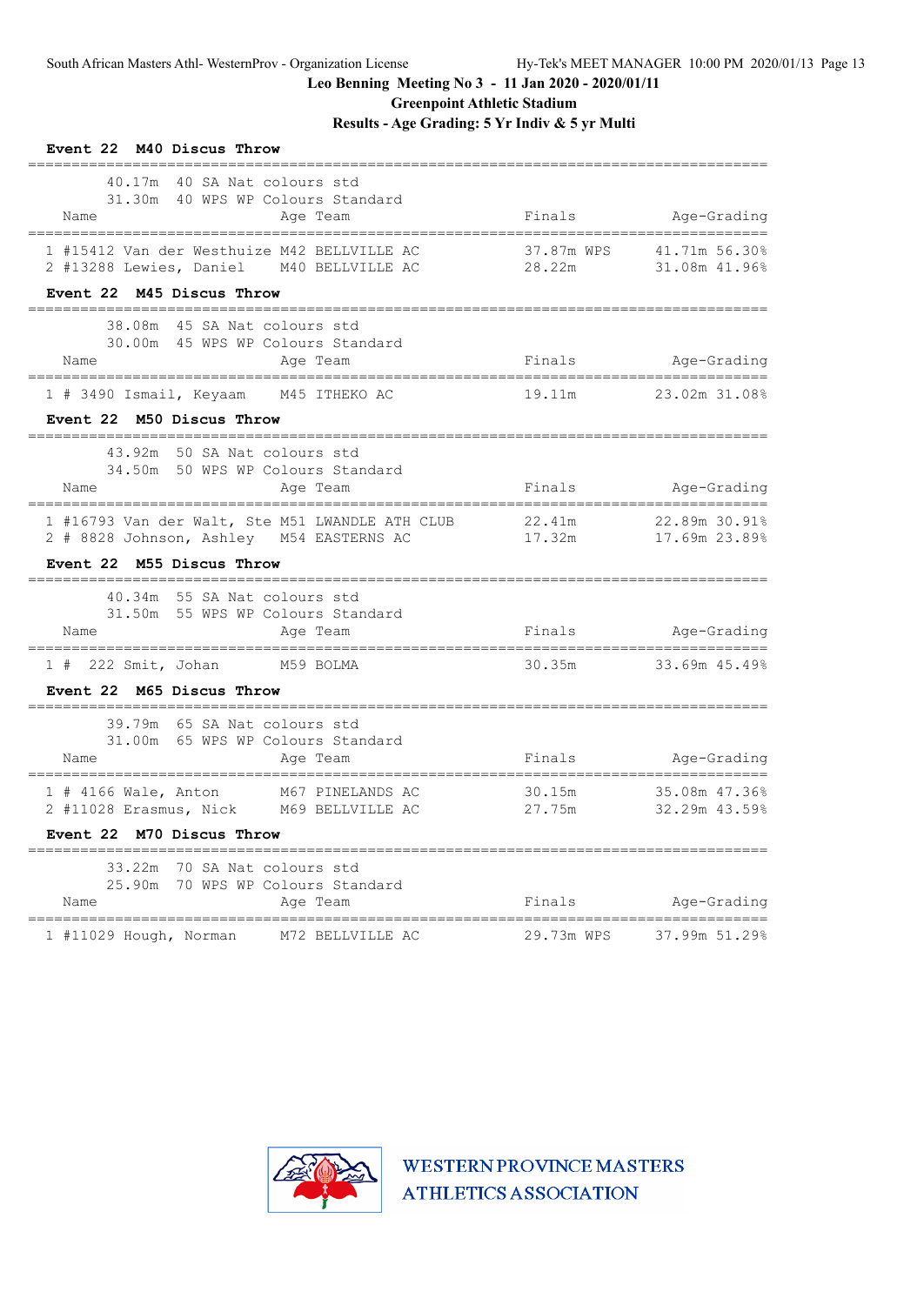**Greenpoint Athletic Stadium**

**Results - Age Grading: 5 Yr Indiv & 5 yr Multi**

| Event 22 M80 Discus Throw                                                                                                                                                |                                               |                                          |                                                  |
|--------------------------------------------------------------------------------------------------------------------------------------------------------------------------|-----------------------------------------------|------------------------------------------|--------------------------------------------------|
| 22.00m 80 SA Nat colours std<br>17.20m 80 WPS WP Colours Standard<br>Name<br>Age Team                                                                                    | Finals                                        | Age-Grading                              |                                                  |
| M81 BELLVILLE AC<br>1 #14079 Roos, Johan<br>Event 23 W12-19 100 Meter Dash                                                                                               | 20.61m WPS                                    | 33.88m 45.74%                            |                                                  |
| Name<br>Age Team                                                                                                                                                         | Finals Wind                                   |                                          | Age-Grading H#                                   |
| Pasha, Kelsey W15 UNIVERSITY WESTE<br>1<br>Event 23 W20-29 100 Meter Dash                                                                                                | $14.99 - 2.2$                                 | -------------------------                | 15.00 69.98% 2                                   |
| Name<br>Age Team                                                                                                                                                         | Finals Wind                                   |                                          | Age-Grading H#                                   |
| 1 # 7826 Kalenga, Luisa W29 SA DEFENCE FORCE AC 13.73 -2.2<br>Event 23 W30 100 Meter Dash                                                                                |                                               | ======================<br>13.74 76.40% 2 |                                                  |
| 30 WPS WP Colours Standard<br>14.20<br>Name<br>Age Team<br>=============                                                                                                 | Finals                                        | Wind                                     | Age-Grading H#                                   |
| 1 # 6880 Walters, Marike W32 CAPE PEN UNIVERS<br>2 # 6864 Eken, Maaike W30 CAPE PEN UNIVERS<br>3 # 7849 Hartnick, Eliza W31 SA DEFENCE FORCE AC                          | $13.49$ WPS $-2.2$<br>14.08 WPS -2.2<br>14.56 | $-2.2$                                   | 13.50 77.76% 2<br>14.09 74.50%<br>14.57 72.05% 2 |
| Event 23 W35 100 Meter Dash                                                                                                                                              |                                               |                                          |                                                  |
| 13.21 35 SA Nat colours std<br>35 WPS WP Colours Standard<br>14.50<br>Age Team<br>Name                                                                                   | Finals                                        | Wind                                     | Age-Grading H#                                   |
| 1 # 9932 Van Rensburg, Mar W35 TYGERBERG AC<br>2 # 5795 Tandy, Felicia W39 WEST COAST AC<br>3 # 8912 Goliath, Roxane W36 INDIVIDUAL ENTRY<br>Event 23 W40 100 Meter Dash | 14.89<br>16.49<br>17.07                       | $-2.2$<br>$-2.2$<br>$-2.2$               | 14.75 71.19% 2<br>16.33 64.28%<br>16.90 62.10% 2 |
| ----------------------<br>40 SA Nat colours std<br>13.47<br>14.80 40 WPS WP Colours Standard<br>Age Team<br>Name                                                         | Finals                                        |                                          | Wind Age-Grading                                 |
| 1 # 9940 Miske, Mirjam W40 TYGERBERG AC<br>1 # 8892 Theart, Karin W42 BOLMA                                                                                              | 15.94<br>$15.94$ $-2.2$ $15.22$ 68.95%        | $-2.2$                                   | 15.22 68.95%                                     |
| Event 23 W45 100 Meter Dash                                                                                                                                              |                                               |                                          |                                                  |
| 13.83 45 SA Nat colours std<br>15.30 45 WPS WP Colours Standard<br>Age Team<br>Name                                                                                      | Finals Wind Age-Grading                       |                                          |                                                  |
| 1 # 8062 Tregonning, Rushd W45 HEWAT ATH CLUB 14.40 WPS -2.2 13.25 79.24%                                                                                                |                                               |                                          |                                                  |

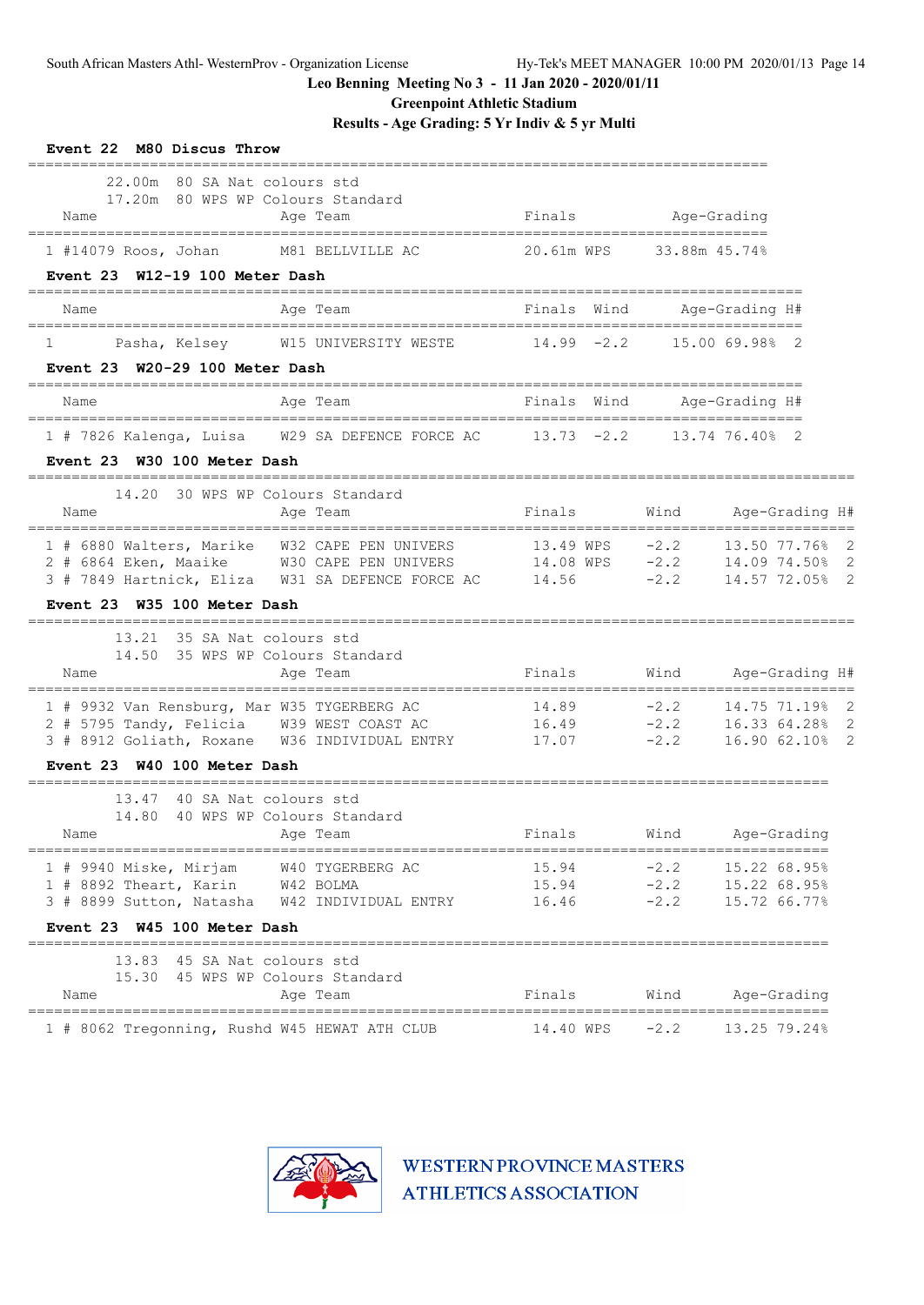**Greenpoint Athletic Stadium**

**Results - Age Grading: 5 Yr Indiv & 5 yr Multi**

| Event 23 W45 100 Meter Dash                     |                                                                 |               |        |                                          |
|-------------------------------------------------|-----------------------------------------------------------------|---------------|--------|------------------------------------------|
| 2 # 6868 Borchardt, Nadine W45 CAPE PEN UNIVERS |                                                                 | 15.51         |        | $-2.2$ 14.27 73.57%                      |
| 3 # 1371 Davids, Avril W46 NEDBANK WP           |                                                                 | 18.80         |        | $-2.2$ 17.29 60.69%                      |
| Event 23 W50 100 Meter Dash                     |                                                                 |               |        |                                          |
| 14.40 50 SA Nat colours std                     |                                                                 |               |        |                                          |
|                                                 | 16.10 50 WPS WP Colours Standard                                |               |        |                                          |
| Name                                            | Age Team                                                        |               |        | Finals Wind Age-Grading<br>============= |
| 1 # 4204 Moodley, Sumanthr W51 PINELANDS AC     |                                                                 |               |        | $19.43$ $-2.2$ $17.19$ 61.04%            |
| Event 23 W55 100 Meter Dash                     |                                                                 |               |        |                                          |
| =============                                   | =========                                                       |               |        |                                          |
| 14.89 55 SA Nat colours std                     | 16.70 55 WPS WP Colours Standard                                |               |        |                                          |
| Name                                            | Age Team                                                        |               |        | Finals Wind Age-Grading                  |
|                                                 |                                                                 |               |        |                                          |
| 1 # 957 Spang, Rika W59 SWD                     |                                                                 |               |        | $18.96$ $-2.2$ $16.11$ $65.14\%$         |
| Event 24 M12-19 100 Meter Dash                  |                                                                 |               |        |                                          |
| Name                                            | Age Team<br>_________________________                           | Finals Wind   |        | Age-Grading H#                           |
| 1 # 8903 Al Abdulla, Hamad M17 QUATAR           |                                                                 | $11.19 - 0.1$ |        | 11.20 87.49% 3                           |
| 2 #20495 Rose, Jody M16 BELLVILLE AC            |                                                                 | $11.45 - 0.1$ |        | 11.46 85.50% 3                           |
| 3 # 8905 Alabsi, Hassan M16 QUATAR              |                                                                 | $11.51 - 0.1$ |        | 11.52 85.06% 3                           |
| Hoon, Flippie M15 EPMA<br>4                     |                                                                 | $12.85 - 0.1$ |        | 12.86 76.19% 3                           |
| Event 24 M20-29 100 Meter Dash                  |                                                                 |               |        | ---------------------------              |
| Name                                            | Age Team                                                        | Finals Wind   |        | Age-Grading H#                           |
| 1 # 7254 Van der Merwe, Ke M24 ITHEKO AC        |                                                                 | $10.99 - 0.1$ |        | 11.00 89.08% 3                           |
| 2 # 2307 Beukes, Henk                           | M29 NEDBANK WP                                                  | $12.31 - 3.5$ |        | 12.32 79.53% 2                           |
|                                                 | $3$ # 8907 Walker, Jean-Paul M28 SPARTAN HARRIERS AC 13.52 -0.1 |               |        | 13.53 72.41% 3                           |
| Event 24 M30 100 Meter Dash                     |                                                                 |               |        |                                          |
| 12.00                                           | ____________________________<br>30 WPS WP Colours Standard      |               |        |                                          |
| Name                                            | Age Team                                                        | Finals        |        | Wind Age-Grading H#                      |
| 1 #55658 Steenkamp, Theodo M30 EPMA             |                                                                 | 13.41         | $-3.5$ | 13.42 73.01% 2                           |
| Event 24 M35 100 Meter Dash                     |                                                                 |               |        |                                          |
| 11.34 35 SA Nat colours std                     |                                                                 |               |        |                                          |
|                                                 | 12.20 35 WPS WP Colours Standard                                |               |        |                                          |
| Name                                            | Age Team                                                        | Finals        | Wind   | Age-Grading H#                           |
| 1 #13348 Dreyer, Jonathan M38 ITHEKO AC         |                                                                 | 11.44 WPS     | $-3.5$ | ==========<br>11.30 86.71%               |
|                                                 |                                                                 |               |        |                                          |

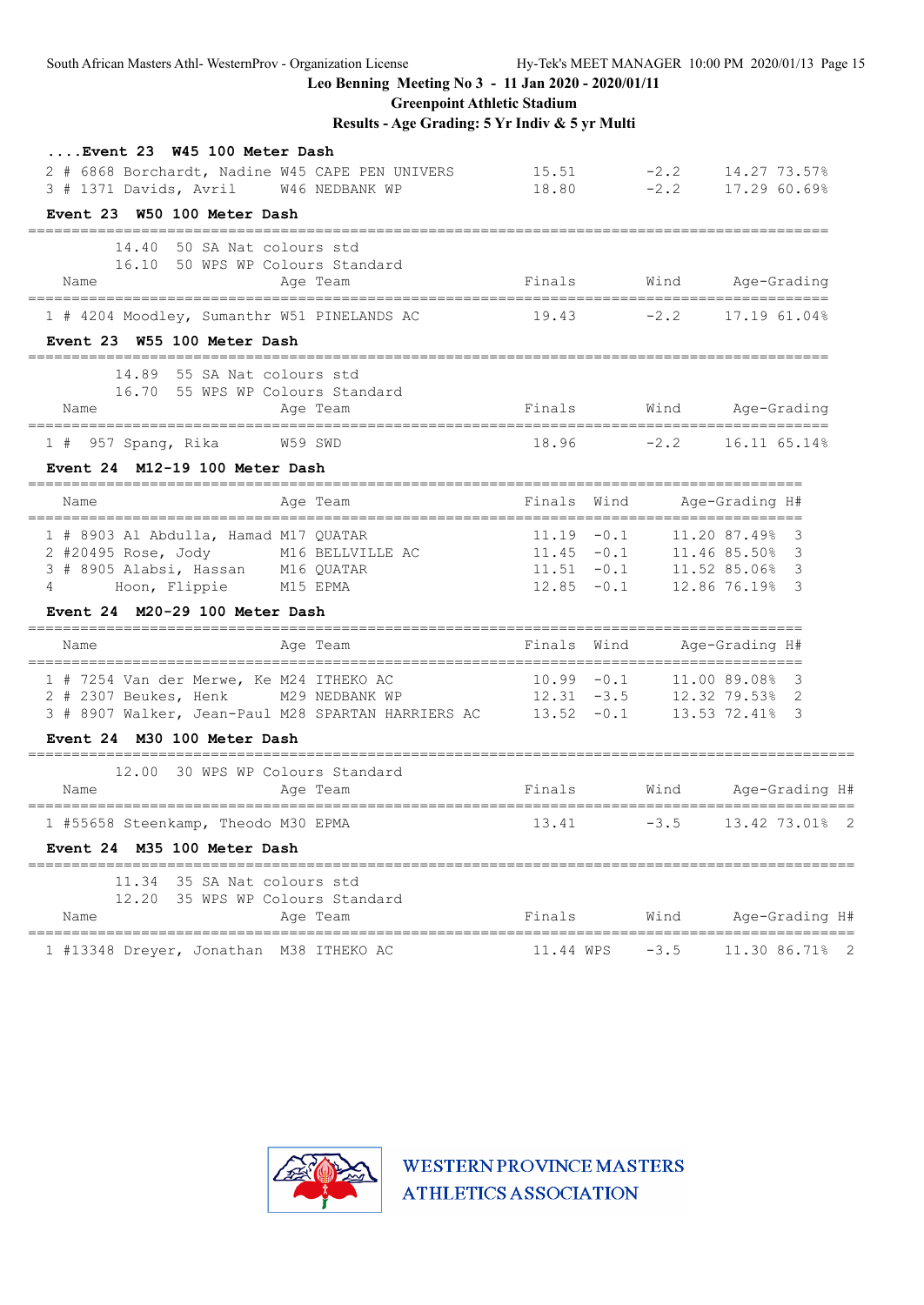**Greenpoint Athletic Stadium**

**Results - Age Grading: 5 Yr Indiv & 5 yr Multi**

| Event 24 M40 100 Meter Dash                                                                                                                                                                                                                                       |                                                   |                                                |                                                                                                     |
|-------------------------------------------------------------------------------------------------------------------------------------------------------------------------------------------------------------------------------------------------------------------|---------------------------------------------------|------------------------------------------------|-----------------------------------------------------------------------------------------------------|
| 11.70<br>40 SA Nat colours std<br>12.60<br>40 WPS WP Colours Standard<br>Age Team<br>Name                                                                                                                                                                         | Finals                                            | Wind                                           | Age-Grading H#                                                                                      |
| 1 # 8898 Marquard, Eugene M42 TITANS                                                                                                                                                                                                                              | 14.08                                             | $-3.5$                                         | 13.49 72.59%<br>- 2                                                                                 |
| Event 24 M45 100 Meter Dash                                                                                                                                                                                                                                       |                                                   |                                                |                                                                                                     |
| 12.05<br>45 SA Nat colours std<br>45 WPS WP Colours Standard<br>13.00<br>Age Team<br>Name                                                                                                                                                                         | Finals                                            | Wind                                           | Age-Grading H#                                                                                      |
| 1 #13836 Basson, Marius<br>M47 ORANJERIVIER AK<br>2 #15571 Cloete, John<br>M48 BELLVILLE AC<br>3 #17398 Vermeulen, Pieter M48 BELLVILLE AC<br>4 #55657 Hollenbach, Lione M48 EPMA<br>5 #16137 Louw, Pieter<br>M45 CAPE MULTI-SPORT<br>Event 24 M50 100 Meter Dash | 12.49 WPS<br>12.59 WPS<br>13.20<br>13.24<br>14.09 | $-3.5$<br>$-3.5$<br>$-0.1$<br>$-3.5$<br>$-3.5$ | 11.60 84.39%<br>11.70 83.72%<br>2<br>12.26 79.85%<br>12.30 79.61%<br>13.09 74.80%<br>$\overline{2}$ |
| =============<br>=========================<br>12.17<br>50 SA Nat colours std<br>13.40<br>50 WPS WP Colours Standard<br>Name<br>Age Team<br>================================                                                                                       | Finals<br>===========                             | Wind                                           | Age-Grading<br>===================                                                                  |
| 1 # 5707 Christians, Alwyn M53 SA DEFENCE FORCE AC<br>2 # 6869 Russell, Scott M51 CAPE PEN UNIVERS<br>3 # 9959 Matthee, Gilomee M52 TYGERBERG AC<br>4 # 8900 Adendorff, Winsto M50 INDIVIDUAL ENTRY<br>Event 24 M55 100 Meter Dash                                | 13.09 WPS<br>13.40 WPS<br>13.64<br>14.27          | $-2.7$<br>$-2.7$<br>$-2.7$<br>$-2.7$           | 11.78 83.12%<br>12.06 81.19%<br>12.28 79.77%<br>12.84 76.24%                                        |
| 12.52<br>55 SA Nat colours std<br>55 WPS WP Colours Standard<br>14.00<br>Name<br>Age Team<br>-----------                                                                                                                                                          | Finals                                            | Wind                                           | Age-Grading<br>==================                                                                   |
| 1 #19450 Toll, Michael<br>M55 ITHEKO AC<br>2 # 1240 Ruiters, Denver M55 BOLMA                                                                                                                                                                                     | 13.05 WPS<br>15.50                                | $-2.7$<br>$-2.7$                               | 11.37 86.21%<br>13.50 72.58%                                                                        |
| Event 24 M60 100 Meter Dash                                                                                                                                                                                                                                       |                                                   |                                                |                                                                                                     |
| 60 SA Nat colours std<br>12.92<br>14.50<br>60 WPS WP Colours Standard<br>Name<br>Age Team                                                                                                                                                                         | Finals                                            | Wind                                           | Age-Grading                                                                                         |
| 1 #11236 Warries, Joseph<br>M63 UNIVERSITY WESTE<br>Event 24 M65 100 Meter Dash                                                                                                                                                                                   | 13.94 WPS                                         | $-2.7$                                         | 11.73 83.50%                                                                                        |
| 13.73<br>65 SA Nat colours std<br>65 WPS WP Colours Standard<br>15.40<br>Name<br>Age Team                                                                                                                                                                         | Finals                                            | Wind                                           | Age-Grading                                                                                         |
| 617 Deetlefs, Pietie M66 BOLMA<br>$1 +$                                                                                                                                                                                                                           | 13.94 WPS                                         | $-2.7$                                         | 11.31 86.59%                                                                                        |

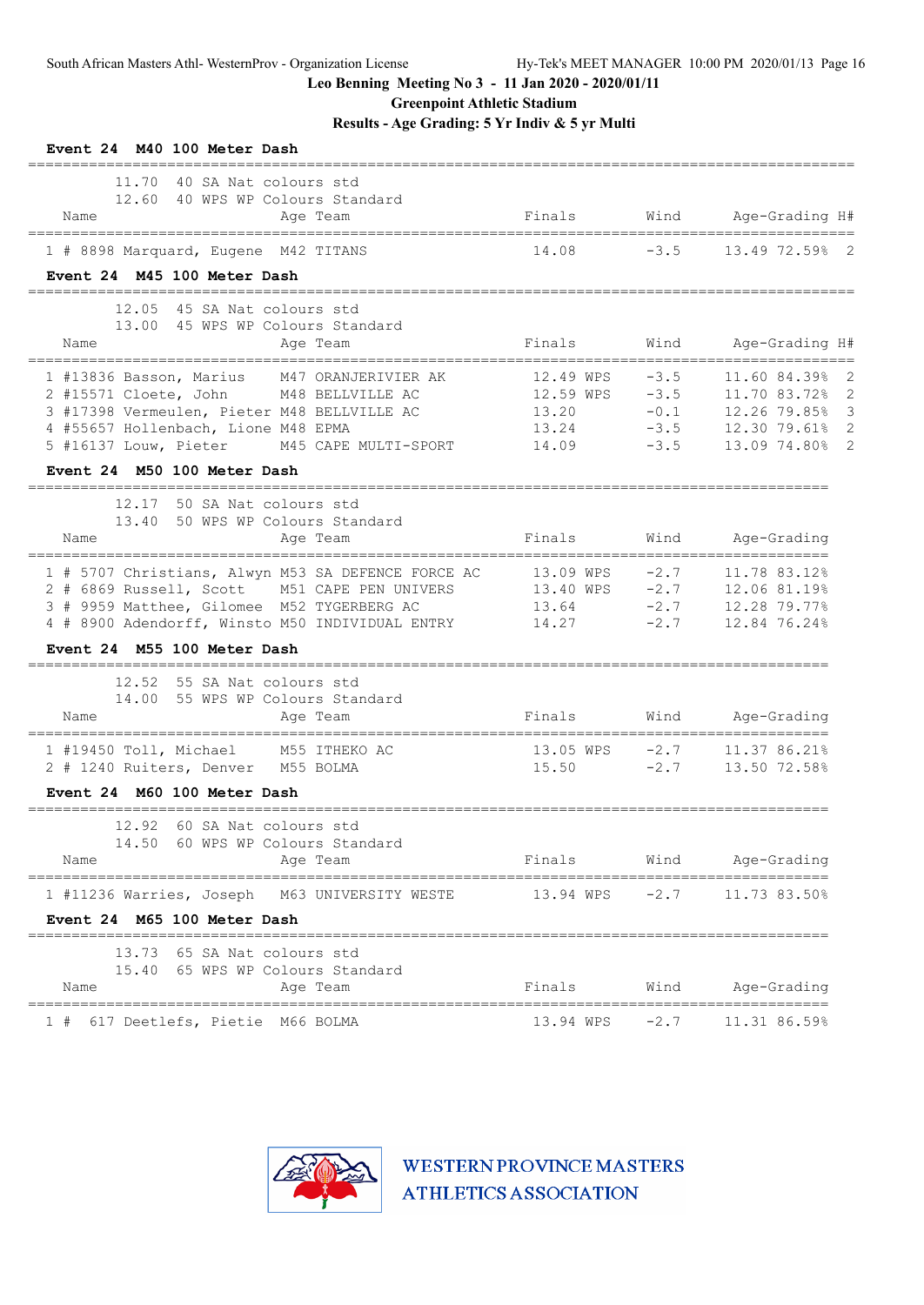**Greenpoint Athletic Stadium**

**Results - Age Grading: 5 Yr Indiv & 5 yr Multi**

| Event 25 W14-19 High Jump                                             |                                                                       |                |                               |
|-----------------------------------------------------------------------|-----------------------------------------------------------------------|----------------|-------------------------------|
| Name                                                                  | Age Team                                                              | Finals         | Age-Grading                   |
| Event 25 W35 High Jump                                                | 1 # 8913 Afrika, Miclynn W14 INDIVIDUAL ENTRY 1.51m 1.51m 72.25%      |                |                               |
| 1.50m<br>Name                                                         | 35 SA Nat colours std<br>1.33m 35 WPS WP Colours Standard<br>Age Team | Finals         | Age-Grading                   |
| 1 #15574 Van Deventer, Hes W37 BELLVILLE AC<br>Event 25 W40 High Jump |                                                                       | 1.27m          | 1.33m 63.82%                  |
| 1.42m 40 SA Nat colours std<br>Name                                   | 1.27m 40 WPS WP Colours Standard<br>Age Team                          | Finals         | Age-Grading                   |
| 1 # 8892 Theart, Karin W42 BOLMA                                      | 2 #16106 Genis, Tanya W40 TYGERBERG AC 1.27m WPS 1.40m 67.20%         |                | 1.33m WPS 1.46m 70.37%        |
| Event 25 W45 High Jump                                                |                                                                       |                |                               |
| 1.36m 45 SA Nat colours std<br>Name                                   | 1.21m 45 WPS WP Colours Standard<br>Age Team                          |                | Finals Age-Grading            |
|                                                                       | 1 # 6647 Lategan, Jill W48 GOODWOOD HARRIERS 1.24m WPS 1.44m 68.89%   |                |                               |
| Event 25 W55 High Jump                                                |                                                                       |                |                               |
| 1.22m 55 SA Nat colours std<br>Name                                   | 1.09m 55 WPS WP Colours Standard<br>Age Team                          |                | Finals Age-Grading            |
|                                                                       | 1 # 1834 Deetlefs, Suretha W56 INDIVIDUAL ENTRY 1.30m SA 1.68m 80.75% |                |                               |
| Event 26 M40 High Jump                                                |                                                                       |                |                               |
| 1.78m 40 SA Nat colours std<br>Name                                   | 1.56m 40 WPS WP Colours Standard<br>Age Team                          | Finals         | Age-Grading                   |
| 2 # 8898 Marquard, Eugene M42 TITANS                                  | 1 # 8911 Moses, Peter-John M42 INDIVIDUAL ENTRY                       | 1.27m<br>1.21m | 1.33m 54.27%<br>1.26m 51.71%  |
| Event 26 M55 High Jump                                                |                                                                       |                |                               |
| 1.51m 55 SA Nat colours std<br>Name                                   | 1.34m 55 WPS WP Colours Standard<br>Age Team                          | Finals         | Age-Grading                   |
| 1 # 9945 Bredeveldt, Neal M58 TYGERBERG AC                            |                                                                       | 1.67m SA       | =============<br>2.05m 83.50% |

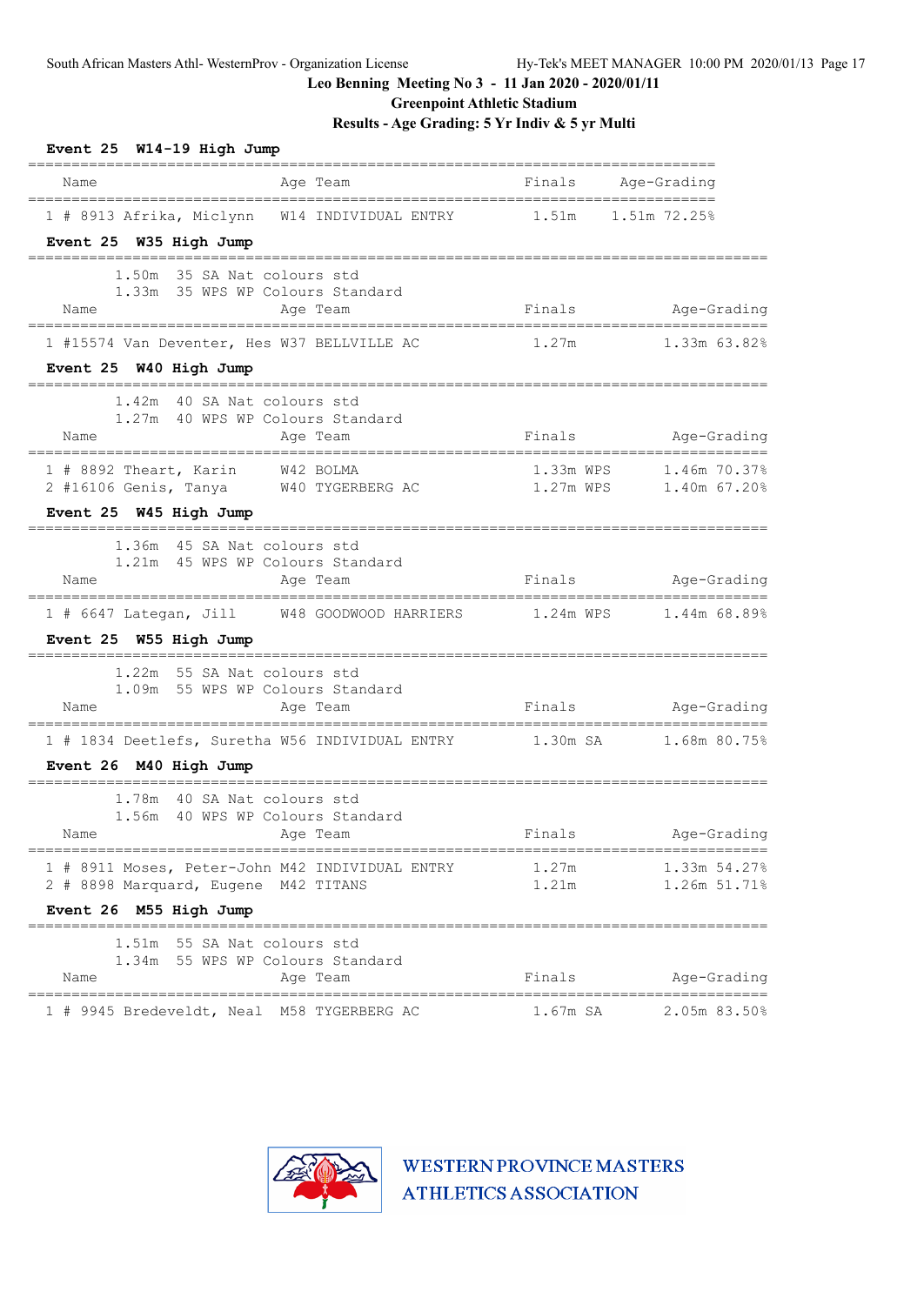**Greenpoint Athletic Stadium**

**Results - Age Grading: 5 Yr Indiv & 5 yr Multi**

| Event 26 M70 High Jump<br>_____________                                                                           |                                                                          |                    |                                  |  |
|-------------------------------------------------------------------------------------------------------------------|--------------------------------------------------------------------------|--------------------|----------------------------------|--|
| 1.27m 70 SA Nat colours std<br>1.13m 70 WPS WP Colours Standard<br>Name                                           | Age Team                                                                 |                    | Finals Age-Grading               |  |
| 1 #11029 Hough, Norman M72 BELLVILLE AC                                                                           |                                                                          | 1.18m WPS          | 1.75m 71.52%                     |  |
| Event 27 W30 1500 Meter Run                                                                                       |                                                                          |                    |                                  |  |
| 5:47.00<br>Name                                                                                                   | 30 WPS WP Colours Standard<br>Age Team                                   | Finals             | Age-Grading                      |  |
| 1 # 2234 Griffiths, Kobie W34 NEDBANK WP                                                                          |                                                                          |                    | 4:42.67 WPS 4:42.68 82.24%       |  |
| Event 27 W35 1500 Meter Run                                                                                       |                                                                          |                    |                                  |  |
| 5:01.00 35 SA Nat colours std<br>5:52.00 35 WPS WP Colours Standard<br>Name                                       | Age Team                                                                 | Finals             | Age-Grading                      |  |
|                                                                                                                   | 946 Du Plessis, Charl W38 VARSITY OLD BOYS AC 5:39.19 WPS 5:34.85 69.42% |                    |                                  |  |
| Event 27 W45 1500 Meter Run                                                                                       |                                                                          |                    |                                  |  |
| 5:13.00 45 SA Nat colours std<br>6:06.00 45 WPS WP Colours Standard<br>Name                                       | Aqe Team                                                                 | Finals             | Age-Grading                      |  |
| 1 # 2300 Nel-Sunderland, S W47 NEDBANK WP                                                                         |                                                                          |                    | 5:40.83 WPS 5:08.18 75.43%       |  |
| Event 27 W50 1500 Meter Run                                                                                       |                                                                          |                    |                                  |  |
| 5:29.00 50 SA Nat colours std<br>6:25.00 50 WPS WP Colours Standard<br>Name                                       | Age Team                                                                 |                    | Finals Mage-Grading              |  |
| -------------------------------------<br>1 # 8975 Brink, Ester W54 CARBINEERS ATH CLUB 5:36.85 WPS 4:50.61 80.00% |                                                                          |                    |                                  |  |
| M12-19 1500 Meter Run<br>Event 28                                                                                 |                                                                          |                    |                                  |  |
| Name                                                                                                              | Age Team                                                                 | Finals             | Age-Grading                      |  |
| 1 #20685 Morrison, Jaydin M16 TITANS<br>2 #20570 Steyn, Joshua                                                    | M16 CARBINEERS ATH CLUB                                                  | 4:44.03<br>4:50.34 | 4:44.04 72.53%<br>4:50.35 70.95% |  |
| Event 28 M20-29 1500 Meter Run                                                                                    |                                                                          |                    |                                  |  |
| Name                                                                                                              | Age Team                                                                 | Finals             | Age-Grading                      |  |
| 1 # 8907 Walker, Jean-Paul M28 SPARTAN HARRIERS AC<br>2 #16616 Smith, Ethan                                       | M23 METROPOLITAN                                                         | 6:18.39<br>6:22.84 | 6:18.4054.44%<br>6:22.85 53.81%  |  |

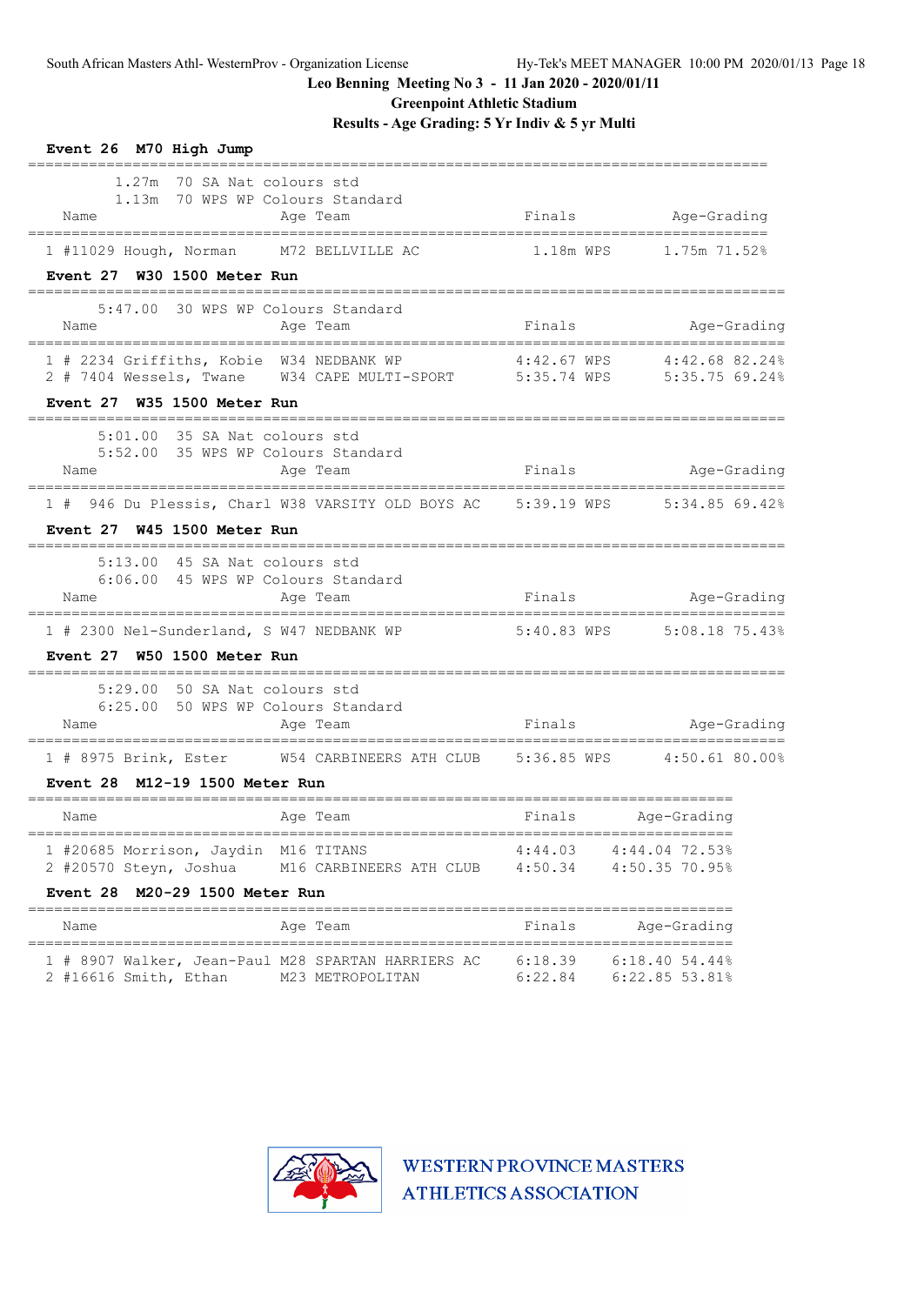**Greenpoint Athletic Stadium**

# **Results - Age Grading: 5 Yr Indiv & 5 yr Multi**

| Event 28 M30 1500 Meter Run                                                                                                    |                    |                                    |
|--------------------------------------------------------------------------------------------------------------------------------|--------------------|------------------------------------|
| 4:34.00<br>30 WPS WP Colours Standard<br>Name<br>Age Team                                                                      | Finals             | Age-Grading                        |
| 1 #16369 Ockhuis, Garron M34 GOODWOOD HARRIERS<br>2 # 8910 Martin, Brent M32 INDIVIDUAL ENTRY                                  | 4:36.31<br>5:55.93 | 4:36.32 74.55%<br>5:55.94 57.88%   |
| Event 28 M35 1500 Meter Run                                                                                                    |                    |                                    |
| 4:00.00<br>35 SA Nat colours std                                                                                               |                    |                                    |
| 35 WPS WP Colours Standard<br>4:41.00<br>Name<br>Age Team                                                                      | Finals             | Age-Grading                        |
| 1 #11946 Blaauw, Ricardo M38 BOXER WP ATH CLUB                                                                                 | 4:08.54 WPS        | 4:06.38 83.61%                     |
| M40 1500 Meter Run<br><b>Event 28</b>                                                                                          |                    |                                    |
| 40 SA Nat colours std<br>4:06.00                                                                                               |                    |                                    |
| 4:48.00 40 WPS WP Colours Standard<br>Age Team<br>Name                                                                         | Finals             | Age-Grading                        |
| 1 #11977 Van Rooyen, Chris M42 BOXER WP ATH CLUB<br>2 # 7522 Van Der Walt, Tja M42 CAPE MULTI-SPORT 4:33.87 WPS 4:20.70 79.02% | 4:31.48 WPS        | 4:18.43 79.71%                     |
| Event 28 M45 1500 Meter Run                                                                                                    |                    |                                    |
| 4:15.00<br>45 SA Nat colours std                                                                                               |                    |                                    |
| 4:58.00<br>45 WPS WP Colours Standard<br>Name<br>Age Team                                                                      | Finals             | Age-Grading                        |
| ===================================<br>;==================                                                                     |                    | -----------------------            |
| M46 FISHHOEK AC<br>$1$ # 6405 Ollis, Dean<br>2 #12501 Bruiners, Hein M46 METROPOLITAN                                          | 5:17.06<br>5:18.95 | 4:49.32 71.20%<br>$4:51.05$ 70.78% |
| 3 # 5167 Neethling, F<br>M49 BELLVILLE AC                                                                                      | 5:40.61            | $5:10.81$ 66.28%                   |
| 4 # 8902 Masirori, Vincent M45 INDIVIDUAL ENTRY 7:53.64                                                                        |                    | 7:12.20 47.66%                     |
| Event 28 M50 1500 Meter Run                                                                                                    |                    |                                    |
| 4:29.00<br>50 SA Nat colours std                                                                                               |                    |                                    |
| 50 WPS WP Colours Standard<br>5:15.00<br>Name<br>Age Team                                                                      | Finals             | Age-Grading                        |
|                                                                                                                                |                    |                                    |
| M51 WEST COAST AC<br>1 #58800 Nez, Marius<br>Event 28 M55 1500 Meter Run                                                       | 5:27.74            | 4:46.15 71.99%                     |
|                                                                                                                                |                    |                                    |
| 4:41.00<br>55 SA Nat colours std<br>5:29.00 55 WPS WP Colours Standard                                                         |                    |                                    |
| Name<br>Age Team                                                                                                               | Finals             | Age-Grading                        |
| =========================<br>139 Philander, Tobias M55 ITHEKO AC<br>1#<br>-- # 8895 Snyders, Neville M55 INDIVIDUAL ENTRY      | 4:49.26 WPS<br>DNF | ==============<br>$4:01.16$ 85.42% |

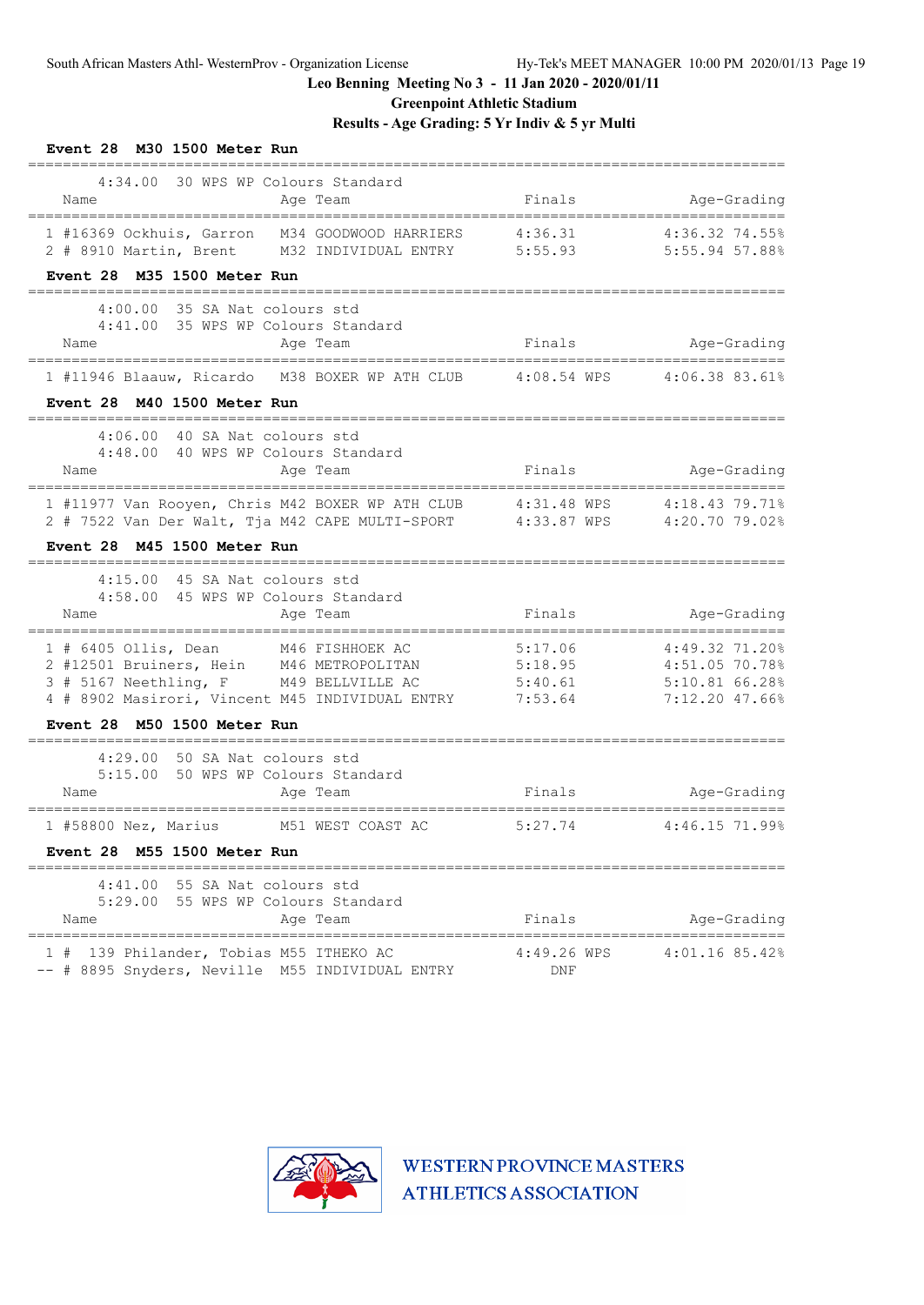**Greenpoint Athletic Stadium**

**Results - Age Grading: 5 Yr Indiv & 5 yr Multi**

| Event 28 M60 1500 Meter Run                                                                                                                           |                          |                                                   |
|-------------------------------------------------------------------------------------------------------------------------------------------------------|--------------------------|---------------------------------------------------|
| 4:58.00 60 SA Nat colours std<br>5:49.00 60 WPS WP Colours Standard<br>Age Team<br>Name                                                               |                          | Finals Age-Grading                                |
| 1 #12100 Wrensch, Peter M60 WP CRICKET CLUB 5:44.03 WPS 4:33.13 75.42%<br>Event 29 W20-29 400 Meter Dash                                              |                          |                                                   |
| Name<br>Age Team                                                                                                                                      |                          | ,,,,,,,,,,,,,,,,,,,,,,,,<br>Finals Age-Grading H# |
| 1 # 2238 Van Deventer, Ica W24 NEDBANK WP<br>Event 29 W30 400 Meter Dash                                                                              | 1:01.13                  | $1:01.14$ 77.87% 2                                |
| 1:07.00 30 WPS WP Colours Standard<br>Name<br>Age Team                                                                                                |                          | Finals Mge-Grading H#                             |
| 1 # 6880 Walters, Marike W32 CAPE PEN UNIVERS 1:01.53 WPS 1:01.54 77.36% 2<br>2 # 6864 Eken, Maaike M30 CAPE PEN UNIVERS 1:03.69 WPS 1:03.70 74.74% 2 |                          |                                                   |
| Event 29 W35 400 Meter Dash                                                                                                                           |                          |                                                   |
| $1:02.08$ 35 SA Nat colours std<br>1:09.00 35 WPS WP Colours Standard<br>Age Team<br>Name                                                             | Finals                   | Age-Grading H#                                    |
| 1 # 9932 Van Rensburg, Mar W35 TYGERBERG AC 1:07.63 WPS 1:06.28 71.83% 1<br>2 # 5795 Tandy, Felicia W39 WEST COAST AC                                 | 1:27.67                  | $1:25.91$ 55.41% 2                                |
| Event 29 W45 400 Meter Dash<br>-------------------------------                                                                                        |                          |                                                   |
| $1:06.50$ 45 SA Nat colours std<br>1:15.00 45 WPS WP Colours Standard<br>Age Team<br>Name                                                             | Finals                   | Age-Grading                                       |
| 1 # 8062 Tregonning, Rushd W45 HEWAT ATH CLUB 1:08.90 WPS 1:01.90 76.91%<br>2 # 1371 Davids, Avril W46 NEDBANK WP                                     | 1:41.06                  | 1:30.79 52.43%                                    |
| Event 29 W50 400 Meter Dash<br>--------------------------                                                                                             |                          |                                                   |
| 1:09.52<br>50 SA Nat colours std<br>1:18.00 50 WPS WP Colours Standard<br>Age Team<br>Name                                                            | Finals                   | Age-Grading                                       |
| 1 # 4204 Moodley, Sumanthr W51 PINELANDS AC                                                                                                           | 1:32.84                  | $1:19.62$ 59.79%                                  |
| Event 29 W55 400 Meter Dash                                                                                                                           |                          |                                                   |
| $1:14.70$ 55 SA Nat colours std<br>1:22.00 55 WPS WP Colours Standard<br>Age Team<br>Name                                                             | Finals                   | Age-Grading                                       |
| 1 # 3004 Ruppert, Annette W56 STRAND AC<br>2 # 957 Spang, Rika<br>W59 SWD                                                                             | $1:18.58$ WPS<br>1:35.68 | $1:04.18$ 74.17%<br>$1:18.15$ 60.91%              |

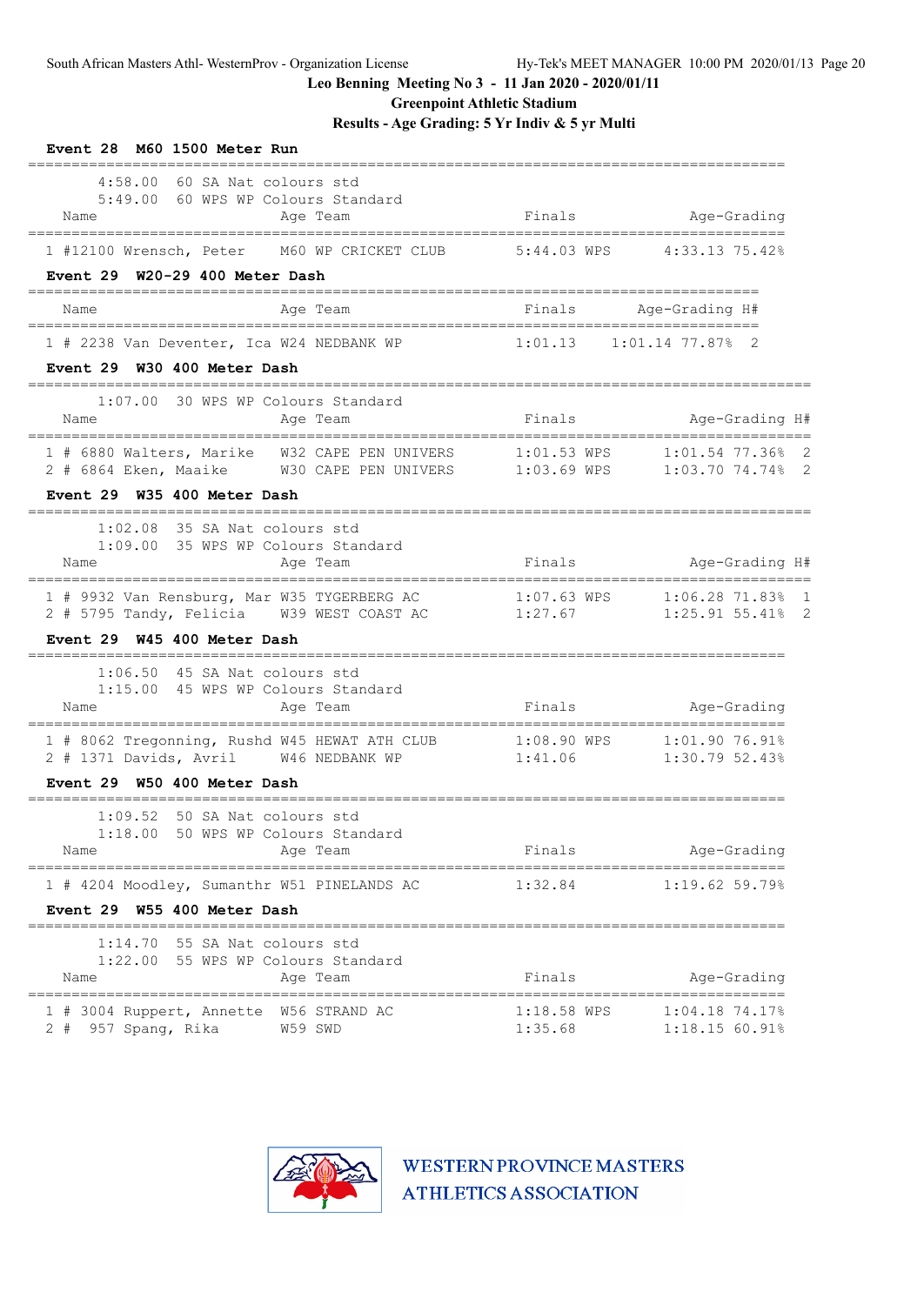# **Greenpoint Athletic Stadium**

# **Results - Age Grading: 5 Yr Indiv & 5 yr Multi**

| Event 30 M14-19 400 Meter Dash                                                                                                                                                                                                                                                   |                                         |                                                                               |                                                                                                                              |  |
|----------------------------------------------------------------------------------------------------------------------------------------------------------------------------------------------------------------------------------------------------------------------------------|-----------------------------------------|-------------------------------------------------------------------------------|------------------------------------------------------------------------------------------------------------------------------|--|
| Name<br>Age Team                                                                                                                                                                                                                                                                 |                                         | Finals                                                                        | Age-Grading H#                                                                                                               |  |
| 1 #20033 Sochop, Keanan<br>2 #20513 Ismail, Tauriq M17 ITHEKO AC<br>3 # 6898 Bosch, Damian M14 CAPE PEN UNIVERS                                                                                                                                                                  | M16 ULTRA AC                            | 51.65<br>54.01<br>55.85                                                       | 51.66 83.60%<br>4<br>54.02 79.95%<br>4<br>55.86 77.31%<br>4                                                                  |  |
| Hoon, Flippie<br>4<br>M15 EPMA<br>-- #20647 Johnson, Kian                                                                                                                                                                                                                        | M16 NEDBANK WP                          | 58.80<br>NΤ                                                                   | 58.81 73.44%<br>4<br>4                                                                                                       |  |
| Event 30 M20-29 400 Meter Dash                                                                                                                                                                                                                                                   |                                         |                                                                               |                                                                                                                              |  |
| Age Team<br>Name                                                                                                                                                                                                                                                                 |                                         | Finals                                                                        | Age-Grading H#                                                                                                               |  |
| 1 # 2307 Beukes, Henk<br>M29 NEDBANK WP                                                                                                                                                                                                                                          |                                         | 53.56                                                                         | 53.57 80.62% 3                                                                                                               |  |
| Event 30 M30 400 Meter Dash                                                                                                                                                                                                                                                      |                                         |                                                                               |                                                                                                                              |  |
| 56.00 30 WPS WP Colours Standard<br>Name<br>Age Team                                                                                                                                                                                                                             |                                         | Finals                                                                        | Age-Grading H#                                                                                                               |  |
| 1 #55658 Steenkamp, Theodo M30 EPMA                                                                                                                                                                                                                                              |                                         | 1:05.13                                                                       | $1:05.14$ 66.30% 3                                                                                                           |  |
| Event 30 M35 400 Meter Dash                                                                                                                                                                                                                                                      |                                         |                                                                               |                                                                                                                              |  |
| 51.00 35 SA Nat colours std<br>57.00 35 WPS WP Colours Standard<br>Age Team<br>Name                                                                                                                                                                                              |                                         | Finals                                                                        | Age-Grading H#                                                                                                               |  |
| 1 #11283 Basson, Jacques M39 NAMAQUA<br>Event 30 M40 400 Meter Dash                                                                                                                                                                                                              |                                         | 57.09                                                                         | 55.12 78.35% 3                                                                                                               |  |
| 52.41<br>40 SA Nat colours std<br>40 WPS WP Colours Standard<br>58.00<br>Name<br>Age Team                                                                                                                                                                                        |                                         | Finals                                                                        | Age-Grading H#                                                                                                               |  |
| 1 # 8911 Moses, Peter-John M42 INDIVIDUAL ENTRY<br>Event 30 M45 400 Meter Dash                                                                                                                                                                                                   |                                         | 1:05.29                                                                       | $1:01.08$ 70.70% 2                                                                                                           |  |
| 54.44 45 SA Nat colours std                                                                                                                                                                                                                                                      |                                         |                                                                               |                                                                                                                              |  |
| 1:00.00 45 WPS WP Colours Standard<br>Name<br>Age Team                                                                                                                                                                                                                           |                                         | Finals                                                                        | Age-Grading H#                                                                                                               |  |
| 1 #13836 Basson, Marius M47 ORANJERIVIER AK<br>2 #15571 Cloete, John M48 BELLVILLE AC<br>3 #55657 Hollenbach, Lione M48 EPMA<br>4 #11943 Peacock, Michael M47 CAPE PEN UNIVERS<br>$5$ # 6405 Ollis, Dean<br>6 #17398 Vermeulen, Pieter M48 BELLVILLE AC<br>7 #16137 Louw, Pieter | M46 FISHHOEK AC<br>M45 CAPE MULTI-SPORT | 56.20 WPS<br>58.96 WPS<br>1:01.69<br>1:02.15<br>1:04.22<br>1:04.81<br>1:09.95 | 50.89 84.86% 2<br>53.39 80.89% 1<br>55.86 77.31% 2<br>56.28 76.73% 2<br>58.15 74.26% 2<br>58.68 73.58% 2<br>1:03.34 68.18% 2 |  |

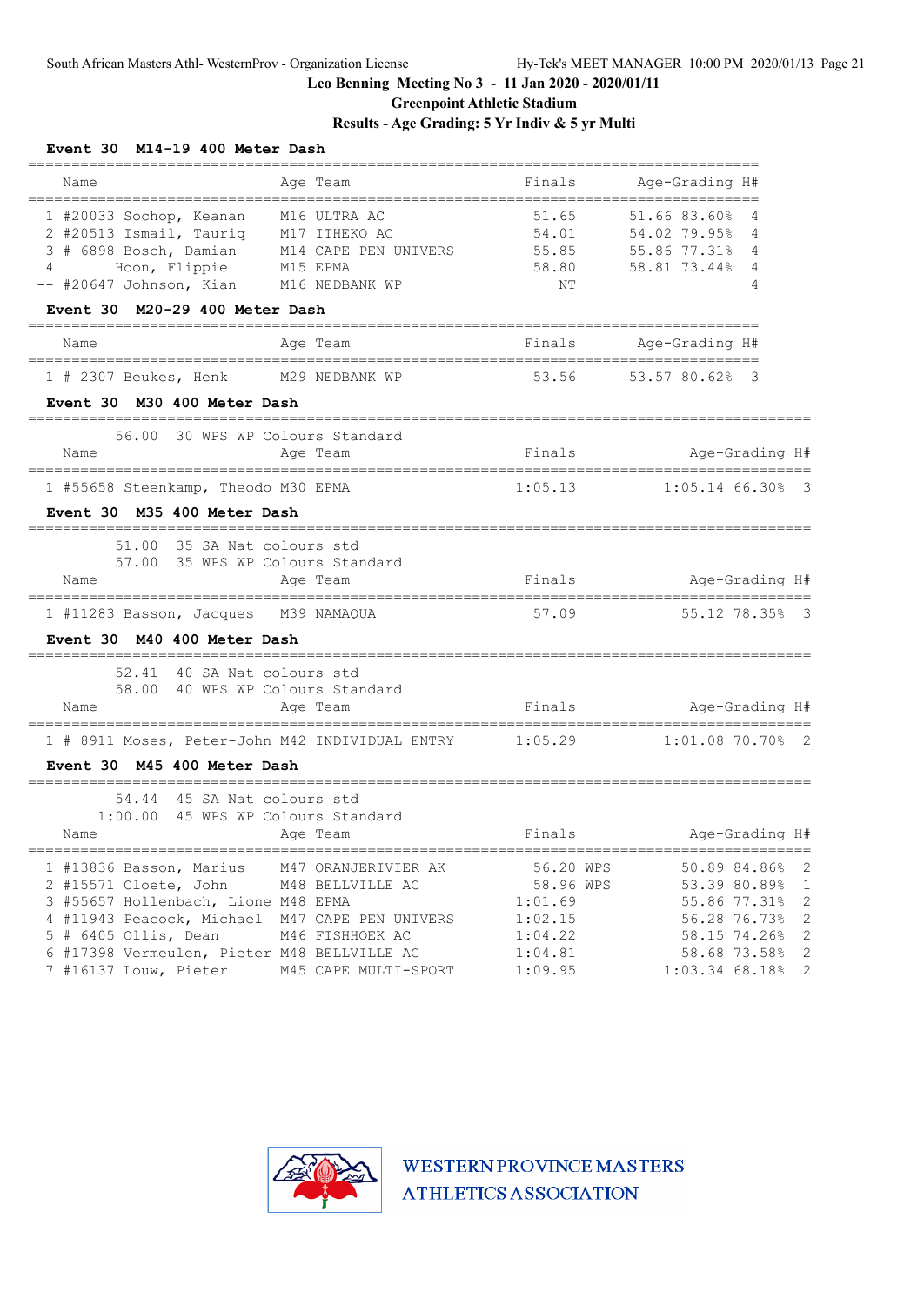**Greenpoint Athletic Stadium**

# **Results - Age Grading: 5 Yr Indiv & 5 yr Multi**

| Event 30 M50 400 Meter Dash<br>__________                                                                                                  |                                    |                     |
|--------------------------------------------------------------------------------------------------------------------------------------------|------------------------------------|---------------------|
| 56.36 50 SA Nat colours std<br>1:02.00 50 WPS WP Colours Standard<br>Name<br>Age Team                                                      |                                    | Finals Mage-Grading |
| 1 # 9959 Matthee, Gilomee M52 TYGERBERG AC 59.40 WPS 52.00 83.05%<br>2 # 6869 Russell, Scott M51 CAPE PEN UNIVERS 1:01.67 WPS 53.99 79.99% |                                    |                     |
| Event 30 M55 400 Meter Dash                                                                                                                |                                    |                     |
| 58.13 55 SA Nat colours std<br>1:05.00 55 WPS WP Colours Standard<br>Name<br>Age Team                                                      | Finals                             | Age-Grading         |
| 1 # 6892 Green, Garry M55 CAPE PEN UNIVERS 1:01.38 WPS 51.90 83.22%                                                                        |                                    |                     |
| Event 30 M60 400 Meter Dash                                                                                                                |                                    |                     |
| $1:01.66$ 60 SA Nat colours std<br>1:09.00 60 WPS WP Colours Standard<br>Age Team<br>Name                                                  |                                    | Finals Mage-Grading |
| 1 #11236 Warries, Joseph M63 UNIVERSITY WESTE 1:04.42 WPS 52.53 82.21%                                                                     |                                    |                     |
| Event 31 W30 Javelin Throw                                                                                                                 |                                    |                     |
| 26.00m 30 WPS WP Colours Standard                                                                                                          |                                    |                     |
| Name<br>Age Team                                                                                                                           | Finals Mge-Grading                 |                     |
| 1 #13007 La Grange, Rachel W31 BELLVILLE AC 30.89m WPS 30.89m 42.32%                                                                       |                                    |                     |
| Event 31 W35 Javelin Throw                                                                                                                 |                                    |                     |
| 31.53m 35 SA Nat colours std<br>24.50m 35 WPS WP Colours Standard                                                                          |                                    |                     |
| Name<br>Aqe Team                                                                                                                           | Finals Age-Grading                 |                     |
| 1 #15574 Van Deventer, Hes W37 BELLVILLE AC<br>2 # 9961 Gerstner, Juanita W36 TYGERBERG AC                                                 | 25.28m WPS 26.84m 36.78%<br>24.39m | 25.90m 35.49%       |
| Event 31 W40 Javelin Throw                                                                                                                 |                                    |                     |
| 29.26m 40 SA Nat colours std<br>22.80m 40 WPS WP Colours Standard<br>Age Team<br>Name                                                      | Finals                             | Age-Grading         |
| 1 # 118 Kruger, Sanet<br>W43 BELLVILLE AC                                                                                                  | 13.52m                             | 15.51m 21.25%       |
| Event 31 W55 Javelin Throw                                                                                                                 |                                    |                     |
| 25.00m 55 SA Nat colours std<br>19.50m 55 WPS WP Colours Standard                                                                          |                                    |                     |
| Name<br>Age Team                                                                                                                           | Finals                             | Age-Grading         |
| W56 BOLMA<br>1#<br>136 Smith, Jackie                                                                                                       | 17.62m                             | 25.51m 34.95%       |

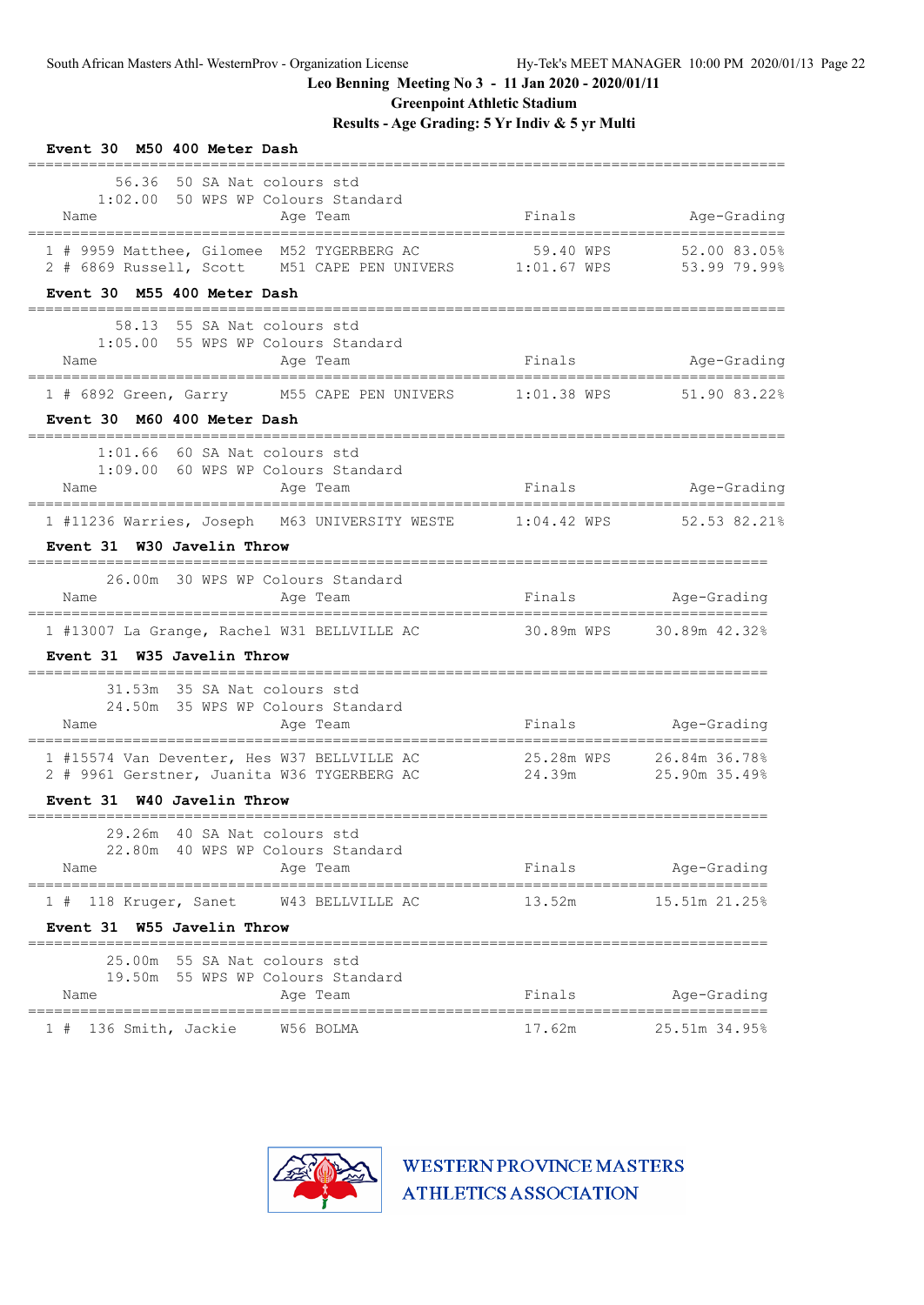**Greenpoint Athletic Stadium**

**Results - Age Grading: 5 Yr Indiv & 5 yr Multi**

| Event 31 W55 Javelin Throw<br>2                                                                                                                |                          | 10.47m   15.16m   20.77%                                     |
|------------------------------------------------------------------------------------------------------------------------------------------------|--------------------------|--------------------------------------------------------------|
| Du Plessis, Dalene W59 BELLVILLE AC<br>Event 31 W60 Javelin Throw                                                                              |                          |                                                              |
| -----<br>22.50m 60 SA Nat colours std<br>17.50m 60 WPS WP Colours Standard<br>Name<br>Age Team                                                 | Finals Age-Grading       |                                                              |
| __________________________________<br>;=======================<br>1 # 9935 Dramat, Farieda W60 TYGERBERG AC<br>Event 31 W65 Javelin Throw      |                          | ===================<br>16.39m 26.41m 36.19%                  |
| ___________<br>20.00m 65 SA Nat colours std<br>15.60m 65 WPS WP Colours Standard<br>Name<br>Age Team                                           |                          | Finals Age-Grading                                           |
| 1 #11027 Erasmus, Zelda W67 BELLVILLE AC<br>2 # 954 Griesel, Ronel W66 BOLMA<br>3 #11112 Du Toit, Aletta W68 BELLVILLE AC                      | 14.19m                   | 16.77m WPS 30.47m 41.75%<br>14.19m<br>9.94m<br>18.06m 24.74% |
| Event 32 M30 Javelin Throw                                                                                                                     |                          |                                                              |
| 44.00m 30 WPS WP Colours Standard<br>Name<br>Age Team                                                                                          | Finals                   | Age-Grading                                                  |
| 1 #16794 Theron, Barend M31 LWANDLE ATH CLUB 31.64m 31.64m 32.13%<br>Event 32 M35 Javelin Throw                                                |                          |                                                              |
| 54.00m 35 SA Nat colours std<br>42.00m 35 WPS WP Colours Standard<br>Age Team<br>Name                                                          | Finals                   | Age-Grading                                                  |
| 1 #23242 Young, Tyrone M37 INDIVIDUAL ENTRY 47.23m WPS 47.82m 48.57%<br>2 # 4342 Wiener, Shukri M38 PINELANDS AC<br>Event 32 M40 Javelin Throw | 39.14m                   | 39.63m 40.25%                                                |
| 52.45m 40 SA Nat colours std<br>40.90m 40 WPS WP Colours Standard<br>Name<br>Age Team                                                          |                          | Finals Age-Grading                                           |
| 1 #15572 Gates, Johan M42 BELLVILLE AC<br>Event 32 M50 Javelin Throw                                                                           | 42.24m WPS 45.88m 46.59% |                                                              |
| 46.49m 50 SA Nat colours std<br>36.50m 50 WPS WP Colours Standard<br>Age Team<br>Name                                                          | Finals                   | Age-Grading                                                  |
| 1 #16793 Van der Walt, Ste M51 LWANDLE ATH CLUB<br>2 # 8828 Johnson, Ashley M54 EASTERNS AC                                                    | 36.96m WPS<br>25.33m     | 45.37m 46.08%<br>31.10m 31.58%                               |

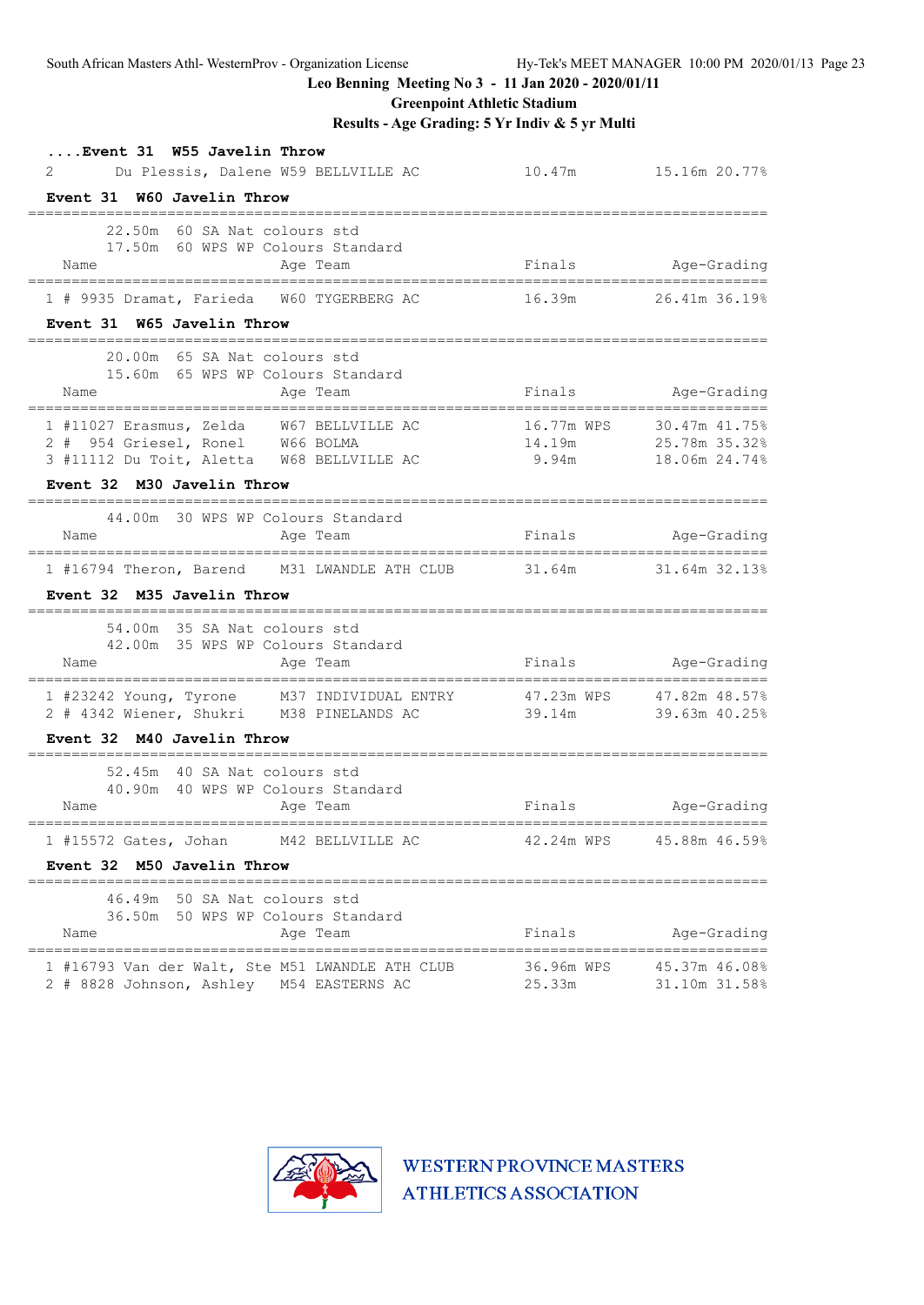**Greenpoint Athletic Stadium**

**Results - Age Grading: 5 Yr Indiv & 5 yr Multi**

| Event 32 M65 Javelin Throw                                                                                                              |                    |                          |
|-----------------------------------------------------------------------------------------------------------------------------------------|--------------------|--------------------------|
| 37.00m 65 SA Nat colours std<br>28.90m 65 WPS WP Colours Standard<br>Age Team<br>Name                                                   | Finals Mge-Grading |                          |
| 1 # 4166 Wale, Anton M67 PINELANDS AC<br>Event 32 M70 Javelin Throw                                                                     |                    | 31.24m WPS 48.79m 49.55% |
| -------------------<br>============<br>33.00m 70 SA Nat colours std<br>25.80m 70 WPS WP Colours Standard<br>Name<br>Aqe Team            | Finals Mge-Grading |                          |
| 1 #11029 Hough, Norman M72 BELLVILLE AC<br>Event 32 M80 Javelin Throw                                                                   |                    | 31.81m WPS 53.44m 54.26% |
| ====================================<br>24.92m 80 SA Nat colours std<br>19.50m 80 WPS WP Colours Standard<br>Name<br>Aqe Team           | Finals Age-Grading |                          |
| 1 #14079 Roos, Johan M81 BELLVILLE AC<br>Event 33 W35 5000 Meter Race Walk                                                              |                    | 20.13m WPS 42.17m 42.83% |
| $27:00.00$ 35 SA Nat colours std<br>31:35.00 35 WPS WP Colours Standard<br>Age Team<br>Name                                             |                    | Finals Mage-Grading      |
| Event 33 W40 5000 Meter Race Walk                                                                                                       |                    |                          |
| 27:50.00 40 SA Nat colours std<br>32:34.00 40 WPS WP Colours Standard<br>Age Team<br>Name                                               | Finals             | Age-Grading              |
| 1 # 2125 Sikunana, Norooi W43 NEDBANK WP<br>-- # 2722 Buckle, Leza W44 DURBANVILLE AC<br>Event 33 W55 5000 Meter Race Walk              | 35:27.93<br>DNF    | 34:08.14 57.96%          |
| =================<br>_____________________<br>31:35.00 55 SA Nat colours std<br>36:57.00 55 WPS WP Colours Standard<br>Aqe Team<br>Name | Finals             | Age-Grading              |
| 1 # 655 Gilmour, Trish W57 VARSITY OLD BOYS AC 34:03.24 WPS 28:46.75 68.74%<br>2 # 5783 Sutherland, Joy W59 WEST COAST AC 36:44.23 WPS  |                    | 31:02.80 63.72%          |

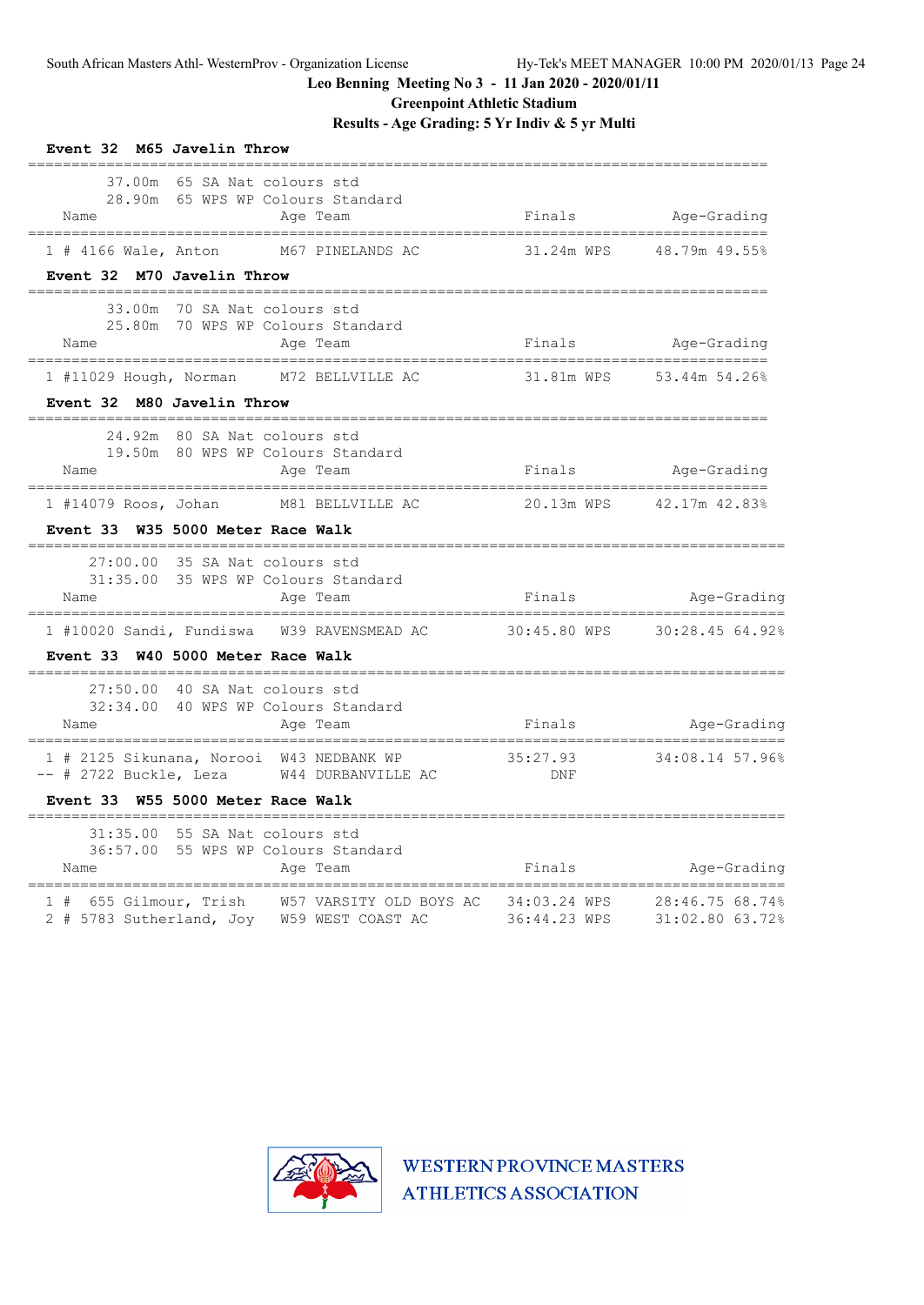**Greenpoint Athletic Stadium**

**Results - Age Grading: 5 Yr Indiv & 5 yr Multi**

| Event 33 W60 5000 Meter Race Walk                                                                                                                                                                                            |                                                             |                             |                                                                          |
|------------------------------------------------------------------------------------------------------------------------------------------------------------------------------------------------------------------------------|-------------------------------------------------------------|-----------------------------|--------------------------------------------------------------------------|
| 33:10.00<br>60 SA Nat colours std<br>38:48.00<br>Name                                                                                                                                                                        | 60 WPS WP Colours Standard<br>Age Team                      | Finals                      | Age-Grading                                                              |
| $1$ # 1957 James, Pamela                                                                                                                                                                                                     | W62 SPARTAN HARRIERS AC                                     | 33:52.88 WPS                | 27:07.33 72.94%                                                          |
| Event 33 W65 5000 Meter Race Walk<br>-------------------------------------                                                                                                                                                   |                                                             |                             |                                                                          |
| 35:10.00<br>65 SA Nat colours std<br>41:09.00 65 WPS WP Colours Standard<br>Name                                                                                                                                             | Age Team                                                    |                             | Finals Mge-Grading                                                       |
| $1$ # 3044 Brand, Edna                                                                                                                                                                                                       | W68 STRAND AC                                               | 33:07.84 SA                 | 24:56.45 79.32%                                                          |
| Event 33 W70 5000 Meter Race Walk                                                                                                                                                                                            |                                                             |                             |                                                                          |
| ________________________________<br>37:25.00<br>70 SA Nat colours std<br>43:47.00<br>Name<br>----------------------------------                                                                                              | 70 WPS WP Colours Standard<br>Age Team<br>----------------- | Finals                      | Age-Grading<br>---------------------------                               |
| 1 # 2249 Pearson, Birdie W70 SPARTAN HARRIERS AC<br>2 # 9423 Aver, Carol-Ann W74 RUNWALK FOR LIFE AC 36:28.71 SA<br>3 #10948 Schipper, Mary W73 BELLVILLE AC<br>4 # 2070 Nel, Elizabeth W70 SPARTAN HARRIERS AC 39:32.64 WPS |                                                             | 34:26.73 SA<br>38:59.90 WPS | 24:10.85 81.81%<br>25:36.48 77.25%<br>27:22.62 72.26%<br>27:45.60 71.27% |
| Event 33 W75 5000 Meter Race Walk                                                                                                                                                                                            |                                                             |                             |                                                                          |
| 40:00.00<br>75 SA Nat colours std<br>46:48.00<br>Name                                                                                                                                                                        | 75 WPS WP Colours Standard<br>Age Team                      |                             | Finals Mage-Grading                                                      |
| 1 # 1374 Vey, Hildegard W78 VARSITY OLD BOYS AC 37:06.78 SA 24:03.40 82.24%                                                                                                                                                  |                                                             |                             |                                                                          |
| Event 33 W80 5000 Meter Race Walk                                                                                                                                                                                            |                                                             |                             |                                                                          |
| 80 SA Nat colours std<br>44:40.00<br>52:16.00<br>Name<br>=======================                                                                                                                                             | 80 WPS WP Colours Standard<br>Age Team                      | Finals                      | Age-Grading                                                              |
| 1 # 2222 Norton, Margaret W80 SPARTAN HARRIERS AC 42:26.77 SA<br>2 # 2223 Reid, Peggy W82 SPARTAN HARRIERS AC                                                                                                                |                                                             | ==========<br>45:12.65 WPS  | ===========<br>25:05.66 78.84%<br>26:43.72 74.02%                        |
| Event 34 M40 5000 Meter Race Walk<br>======                                                                                                                                                                                  | --------------------                                        |                             |                                                                          |
| 24:45.00 40 SA Nat colours std<br>28:57.00 40 WPS WP Colours Standard<br>Name                                                                                                                                                | Age Team                                                    | Finals                      | Age-Grading                                                              |
| 1 # 1286 Nel, Jacob                                                                                                                                                                                                          | M42 BOLMA                                                   | 30:58.16                    | 29:24.70 61.06%                                                          |

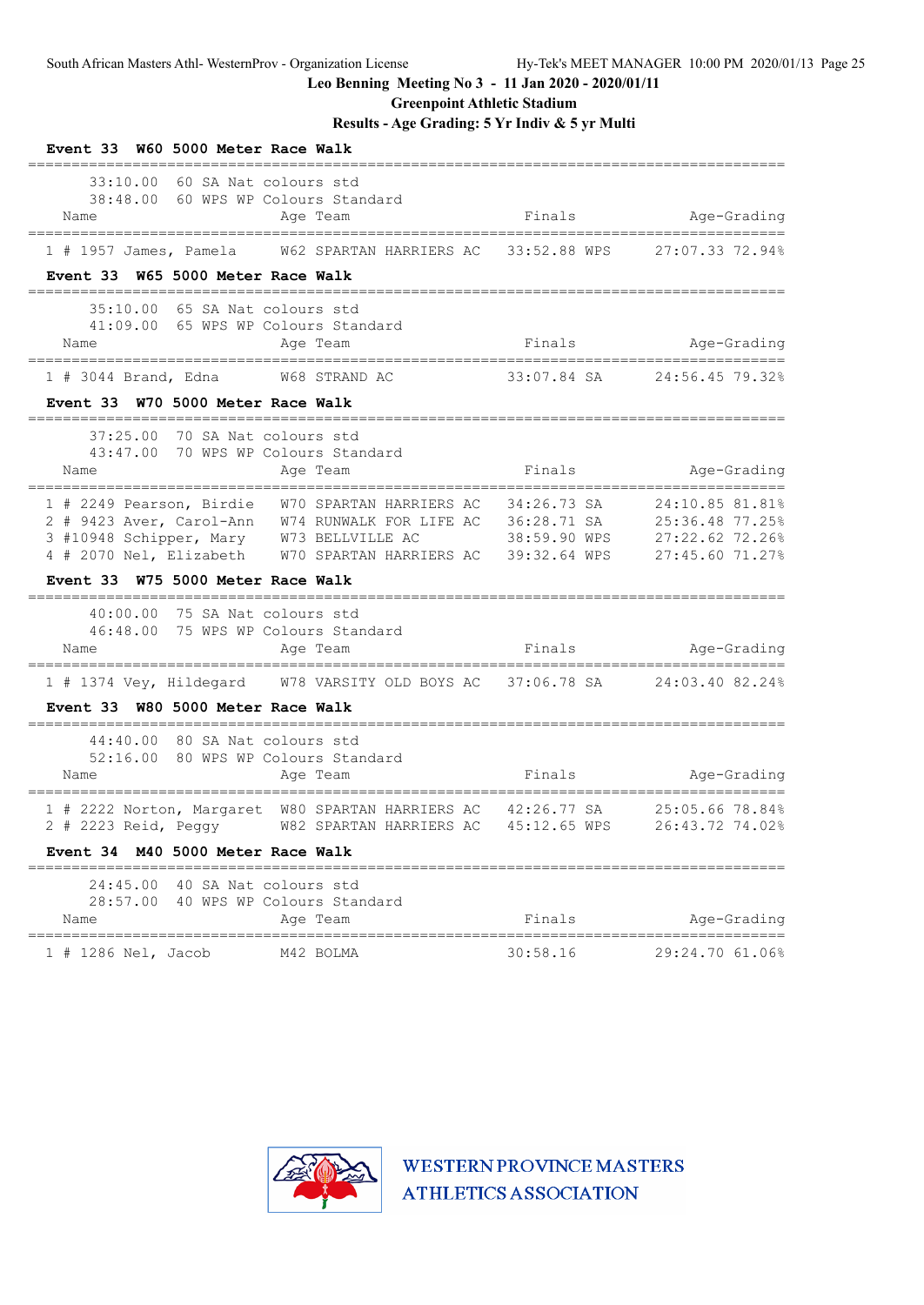**Greenpoint Athletic Stadium**

**Results - Age Grading: 5 Yr Indiv & 5 yr Multi**

| M45 5000 Meter Race Walk<br>Event 34                                                                   |             |                                                                    |
|--------------------------------------------------------------------------------------------------------|-------------|--------------------------------------------------------------------|
| 25:45.00<br>45 SA Nat colours std<br>30:08.00 45 WPS WP Colours Standard<br>Name<br>Age Team           |             | Finals Aqe-Grading                                                 |
| 1 # 1749 Jacobs, Reon<br>M49 SPARTAN HARRIERS AC                                                       | 33:50.48    | 30:53.4358.14%                                                     |
| Event 34 M50 5000 Meter Race Walk<br>===============                                                   |             |                                                                    |
| 26:45.00<br>50 SA Nat colours std<br>31:18.00 50 WPS WP Colours Standard<br>Name<br>Age Team           | Finals      | Age-Grading                                                        |
| 1 # 3067 Hines, Dennis M52 STRAND AC<br>2 # 8804 Jefra, Nicholas M51 EASTERNS AC 33:35.60              | 32:27.96    | 28:26.22 63.16%<br>29:25.47 61.04%                                 |
| Event 34 M60 5000 Meter Race Walk                                                                      |             |                                                                    |
| 60 SA Nat colours std<br>29:15.00<br>34:13.00 60 WPS WP Colours Standard<br>Age Team<br>Name           | Finals      | Age-Grading                                                        |
| 1 # 6448 Bosman, Marius M63 BELLVILLE AC 32:45.26 WPS 26:13.39 68.49%                                  |             |                                                                    |
| Event 34 M65 5000 Meter Race Walk                                                                      |             |                                                                    |
| 30:50.00 65 SA Nat colours std<br>36:04.00 65 WPS WP Colours Standard<br>Age Team<br>Name              | Finals      | Age-Grading                                                        |
| 1 # 2231 Thompson, Armond M65 SPARTAN HARRIERS AC 34:26.00 WPS<br>2 # 275 Kotze, Frans<br>M67 PAARL AC | 36:05.76    | ============================<br>26:10.17 68.63%<br>27:25.98 65.47% |
| M70 5000 Meter Race Walk<br><b>Event 34</b><br>========                                                |             |                                                                    |
| 33:05.00<br>70 SA Nat colours std<br>70 WPS WP Colours Standard<br>38:42.00<br>Age Team<br>Name        | Finals      | Age-Grading                                                        |
| ---------------------------------<br>1 # 4647 Van Zyl, Johan M70 SANLAM AC                             | 32:53.47 SA | 23:34.98 76.16%                                                    |
| Event 36 M50 Triple Jump                                                                               |             |                                                                    |
| 11.43m 50 SA Nat colours std<br>10.00m 50 WPS WP Colours Standard<br>Age Team<br>Name                  | Finals      | Wind<br>Age-Grading                                                |
| 1 # 9959 Matthee, Gilomee M52 TYGERBERG AC                                                             | 9.70m       | ==================<br>0.5<br>11.62m 63.56%                         |
| Event 37 W20-29 5000 Meter Run                                                                         |             |                                                                    |
| Age Team<br>Name                                                                                       | Finals      | Age-Grading                                                        |
| W25 ATLANTIC ATHLETI<br>1 #10326 Du Bryun, Lenda                                                       | 17:13.85    | 17:13.86 83.64%                                                    |

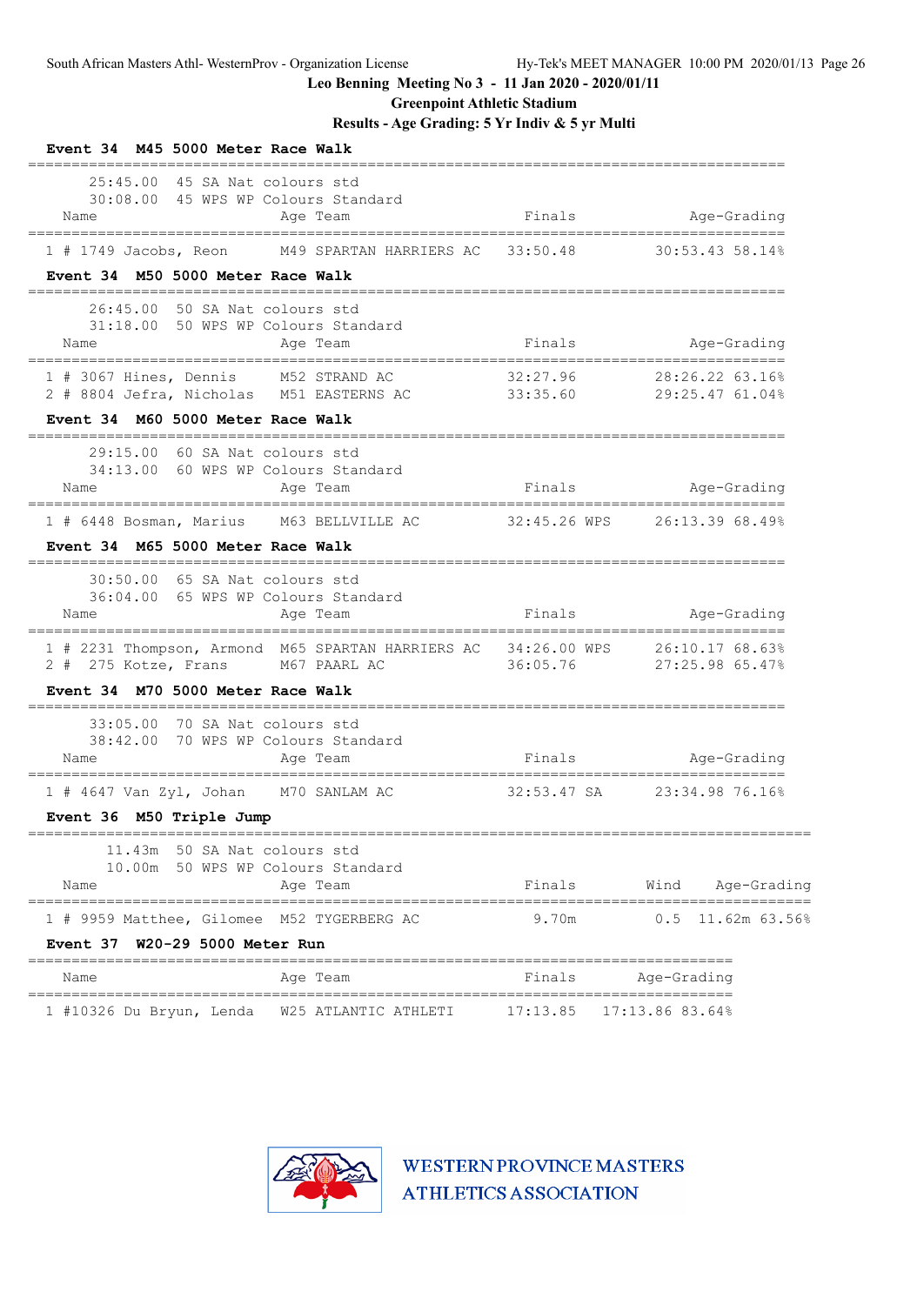**Greenpoint Athletic Stadium**

**Results - Age Grading: 5 Yr Indiv & 5 yr Multi**

| Event 37 W30 5000 Meter Run                                                                                                     |                                    |                                       |
|---------------------------------------------------------------------------------------------------------------------------------|------------------------------------|---------------------------------------|
| 21:50.00<br>30 WPS WP Colours Standard<br>Name<br>Age Team<br>====================================                              | Finals<br>;======================  | Age-Grading<br>.===================== |
| 1 # 2234 Griffiths, Kobie W34 NEDBANK WP                                                                                        | 19:08.39 WPS                       | 19:08.40 75.29%                       |
| Event 37 W35 5000 Meter Run                                                                                                     |                                    |                                       |
| 18:58.00 35 SA Nat colours std<br>22:10.00 35 WPS WP Colours Standard<br>Name<br>Age Team<br>================================== | Finals<br>.===================     | Age-Grading<br>---------------------- |
| 1 # 5906 Schute, Rolandi W39 NEDBANK WP                                                                                         | 22:39.08                           | 2:15.91636.22%                        |
| Event 37 W45 5000 Meter Run                                                                                                     |                                    |                                       |
| 45 SA Nat colours std<br>19:45.00<br>23:10.00 45 WPS WP Colours Standard<br>Age Team<br>Name                                    | Finals                             | Age-Grading                           |
| --------------------------<br>1 # 2300 Nel-Sunderland, S W47 NEDBANK WP                                                         | ==================<br>22:11.30 WPS | =============<br>20:18.15 70.98%      |
| Event 37 W50 5000 Meter Run                                                                                                     |                                    |                                       |
| 20:39.00<br>50 SA Nat colours std<br>24:00.00 50 WPS WP Colours Standard<br>Name<br>Age Team                                    | Finals                             | Age-Grading                           |
| .===============================<br>1 # 8829 Johnson, Mershell W53 EASTERNS AC $26:21.11$ 22:59.52 62.68%                       | ----------------------             | ,,,,,,,,,,,,,,,,,,,,,,,,              |
| Event 38 M14-19 5000 Meter Run                                                                                                  |                                    |                                       |
| Age Team<br>Name                                                                                                                | Finals                             | Age-Grading                           |
| 1 #20002 Cooper, Miguel M19 NEDBANK WP                                                                                          |                                    | 19:25.81  19:25.82  64.93%            |
| Event 38 M20-29 5000 Meter Run                                                                                                  |                                    |                                       |
| Name<br>Age Team                                                                                                                | Finals<br>-------------------      | Age-Grading<br>=================      |
| 1 #12500 Bruiners, Jason M24 METROPOLITAN<br>2 # 5758 Makhubo, Aubrey M29 WEST COAST AC 22:35.39 22:35.40 55.85%                |                                    | 16:55.70  16:55.71  74.53%            |
| Event 38 M30 5000 Meter Run                                                                                                     |                                    |                                       |
| 17:30.00 30 WPS WP Colours Standard<br>Name<br>Age Team                                                                         | Finals                             | Age-Grading                           |
| 1 #16369 Ockhuis, Garron M34 GOODWOOD HARRIERS                                                                                  | 17:25.32 WPS                       | 17:25.33 72.42%                       |

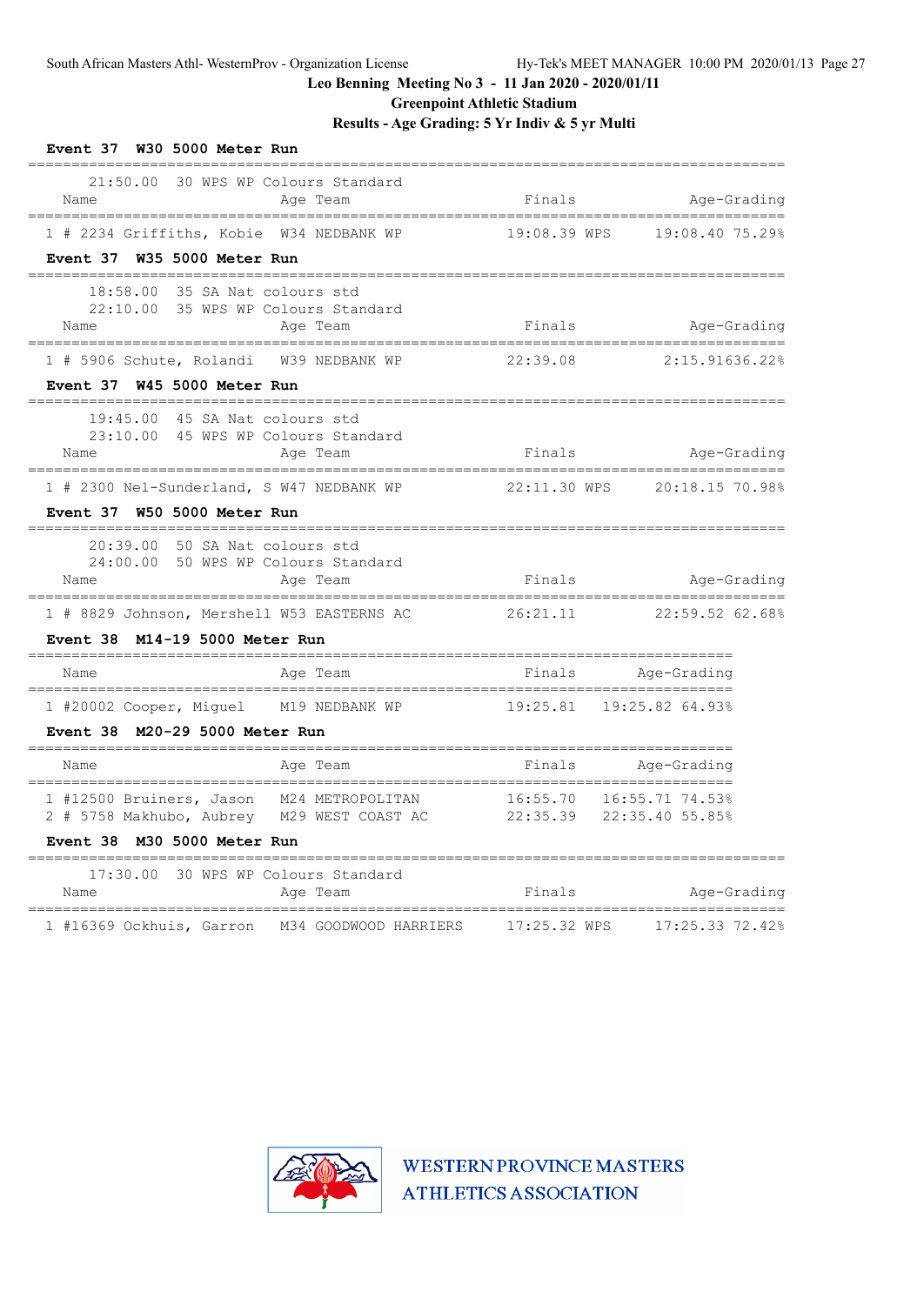**Greenpoint Athletic Stadium**

**Results - Age Grading: 5 Yr Indiv & 5 yr Multi**

| Event 38 M35 5000 Meter Run                                                                                                                                                                            |                                      |                                                               |
|--------------------------------------------------------------------------------------------------------------------------------------------------------------------------------------------------------|--------------------------------------|---------------------------------------------------------------|
| 15:10.00 35 SA Nat colours std<br>17:45.00 35 WPS WP Colours Standard<br>Name<br>Age Team                                                                                                              | Finals                               | Age-Grading                                                   |
| 1 # 2082 Sakwe, Siyabongi M38 NEDBANK WP<br>2 # 8806 Geduld, Simon M36 EASTERNS AC<br>-- #11946 Blaauw, Ricardo M38 BOXER WP ATH CLUB<br>Event 38 M40 5000 Meter Run                                   | 16:15.56 WPS<br>18:08.31<br>DNF      | 16:15.57 77.60%<br>18:08.32 69.56%                            |
|                                                                                                                                                                                                        |                                      |                                                               |
| 15:22.00 40 SA Nat colours std<br>18:00.00 40 WPS WP Colours Standard<br>Age Team<br>Name                                                                                                              | Finals                               | Age-Grading                                                   |
| 1 # 7218 Sinclair, Quinton M43 UNIVERSITY WESTE<br>2 # 7522 Van Der Walt, Tja M42 CAPE MULTI-SPORT 17:13.28 WPS<br>3 #13578 Bailey, Jason M43 GROOT CONSTANTIA 19:10.39<br>Event 38 M45 5000 Meter Run | 17:01.38 WPS                         | 16:25.74 76.80%<br>16:37.22 75.91%<br>18:30.25 68.18%         |
| ______________________________                                                                                                                                                                         |                                      |                                                               |
| 16:07.00<br>45 SA Nat colours std<br>18:50.00<br>45 WPS WP Colours Standard<br>Name<br>Age Team<br>____________________________________                                                                | Finals                               | Age-Grading                                                   |
| --------------------<br>1 #12501 Bruiners, Hein M46 METROPOLITAN<br>2 # 5167 Neethling, F M49 BELLVILLE AC 22:30.41<br>Event 38 M50 5000 Meter Run                                                     | 20:08.42                             | -----------------------<br>18:44.08 67.34%<br>20:56.16 60.26% |
| ----------------<br>16:31.00 50 SA Nat colours std<br>19:25.00<br>50 WPS WP Colours Standard<br>Name<br>Age Team                                                                                       | Finals                               | Age-Grading                                                   |
| 1 # 2105 Cooper, Andrew M52 NEDBANK WP<br>2 #58800 Nez, Marius M51 WEST COAST AC<br>3 # 8828 Johnson, Ashley M54 EASTERNS AC                                                                           | 18:33.34 WPS<br>21:31.08<br>24:08.27 | 16:36.78 75.95%<br>19:15.91 65.49%<br>21:36.64 58.38%         |
| M55 5000 Meter Run<br>Event 38                                                                                                                                                                         |                                      |                                                               |
| 55 SA Nat colours std<br>17:33.00<br>20:40.00<br>55 WPS WP Colours Standard<br>Name<br>Age Team                                                                                                        | Finals                               | Age-Grading                                                   |
| M58 STRAND AC<br>1<br>Ruppert, Max<br>2 # 3575 Kelly, Percy<br>M55 ATLANTIC ATHLETI                                                                                                                    | 20:02.21 WPS<br>20:35.68 WPS         | 17:14.39 73.18%<br>17:43.18 71.20%                            |
| Event 38<br>M60 5000 Meter Run                                                                                                                                                                         |                                      |                                                               |
| 18:21.00<br>60 SA Nat colours std<br>21:30.00<br>60 WPS WP Colours Standard<br>Name<br>Age Team                                                                                                        | Finals                               | Age-Grading                                                   |
| ============<br>1 # 2160 Lindsay, Robbie M64 NEDBANK WP                                                                                                                                                | ================                     | ======================<br>20:46.69 WPS 17:09.15 73.56%        |

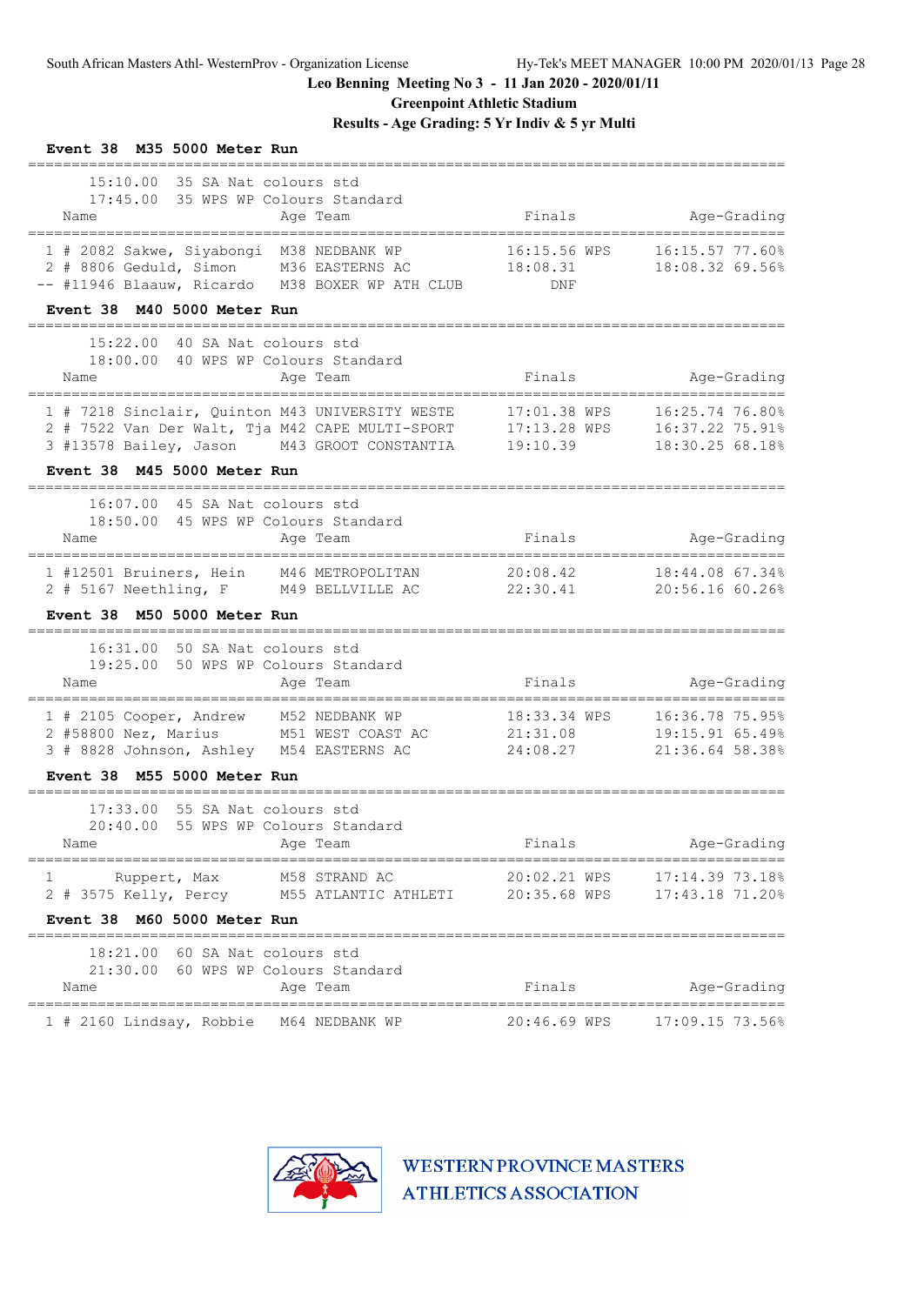**Greenpoint Athletic Stadium**

**Results - Age Grading: 5 Yr Indiv & 5 yr Multi**

| Event 38 M75 5000 Meter Run                                                                                                                         |                |                                         |
|-----------------------------------------------------------------------------------------------------------------------------------------------------|----------------|-----------------------------------------|
| 25:02.00 75 SA Nat colours std<br>29:30.00 75 WPS WP Colours Standard<br>Name<br>Age Team                                                           | Finals         | Age-Grading                             |
| 1 #15737 Donald, Peter M76 WEST COAST AC 27:28.62 WPS<br>Event 39 W30 Weight Throw                                                                  |                | 19:10.41 65.80%                         |
| $== == =$<br>------------------------------------<br>10.30m 30 WPS WP Colours Standard<br>Name<br>Age Team<br>===================================== | Finals         | Age-Grading                             |
| 1 #13007 La Grange, Rachel W31 BELLVILLE AC<br>Event 39 W35 Weight Throw                                                                            |                |                                         |
| 12.00m 35 SA Nat colours std<br>10.00m 35 WPS WP Colours Standard<br>Name<br>Age Team                                                               | Finals         | Age-Grading                             |
| 1 # 9961 Gerstner, Juanita W36 TYGERBERG AC<br>2 #15574 Van Deventer, Hes W37 BELLVILLE AC<br>Event 39 W40 Weight Throw                             | 9.74m<br>9.23m | 10.63m 45.07%<br>10.08m 42.71%          |
| 11.50m 40 SA Nat colours std<br>9.50m 40 WPS WP Colours Standard<br>Name<br>Age Team                                                                | Finals         | Age-Grading                             |
| 1 # 118 Kruger, Sanet W43 BELLVILLE AC<br>Event 39 W55 Weight Throw                                                                                 |                | 9.69m WPS 11.48m 48.67%                 |
| 10.50m 55 SA Nat colours std<br>8.70m 55 WPS WP Colours Standard<br>Name<br>Age Team                                                                |                | Finals Age-Grading                      |
| 1 # 136 Smith, Jackie W56 BOLMA<br>Du Plessis, Dalene W59 BELLVILLE AC<br>2<br>Event 39 W60 Weight Throw                                            | 5.06m          | 9.72m WPS 12.55m 53.20%<br>6.53m 27.70% |
| 11.00m 60 SA Nat colours std<br>9.10m 60 WPS WP Colours Standard<br>Name<br>Age Team                                                                | Finals         | Age-Grading                             |
| 1 # 9935 Dramat, Farieda<br>W60 TYGERBERG AC<br>Event 39 W65 Weight Throw                                                                           | 8.95m          | 10.83m 45.92%                           |
| 10.00m<br>65 SA Nat colours std<br>8.30m 65 WPS WP Colours Standard<br>Name<br>Age Team                                                             | Finals         | Age-Grading                             |
| =====================================<br>W67 BELLVILLE AC<br>1 #11027 Erasmus, Zelda                                                                | 11.02m SA      | 14.61m 61.91%                           |